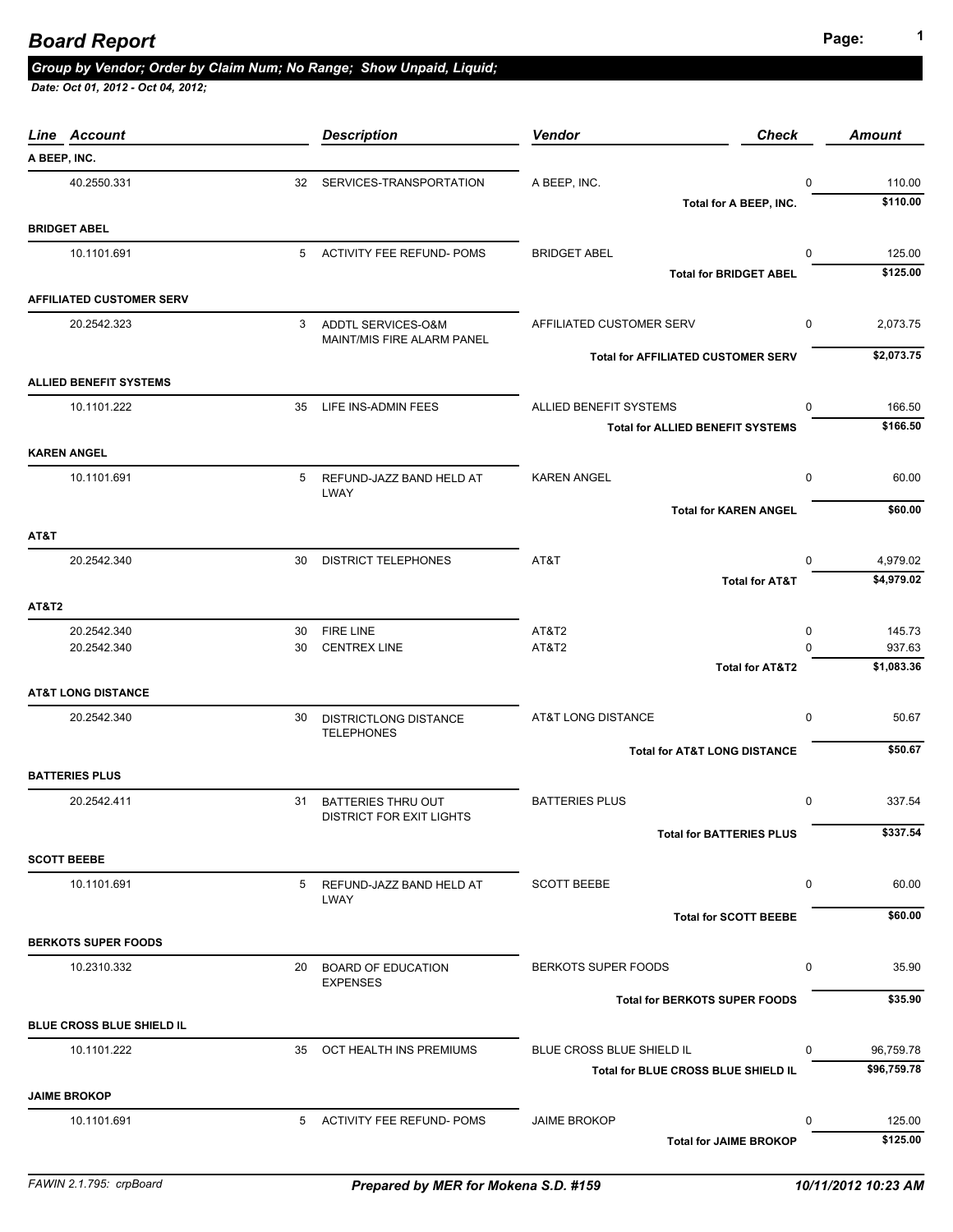# **Page: <sup>2</sup>** *Board Report*

# *Group by Vendor; Order by Claim Num; No Range; Show Unpaid, Liquid;*

| Line Account                     |                | <b>Description</b>                                           | <b>Vendor</b><br><b>Check</b>              |             | <b>Amount</b>      |
|----------------------------------|----------------|--------------------------------------------------------------|--------------------------------------------|-------------|--------------------|
| <b>KAREN BUSSEAN</b>             |                |                                                              |                                            |             |                    |
| 10.1101.691                      | 5              | REFUND-JAZZ BAND HELD AT                                     | <b>KAREN BUSSEAN</b>                       | $\mathbf 0$ | 60.00              |
|                                  |                | LWAY                                                         | <b>Total for KAREN BUSSEAN</b>             |             | \$60.00            |
| <b>CAMBIUM LEARNING</b>          |                |                                                              |                                            |             |                    |
| 10.1250.410                      |                | 18 SUPPLIES-RTI                                              | <b>CAMBIUM LEARNING</b>                    | $\mathbf 0$ | 321.09             |
|                                  |                |                                                              | <b>Total for CAMBIUM LEARNING</b>          |             | \$321.09           |
| <b>CANON FINANCIAL SERVICES</b>  |                |                                                              |                                            |             |                    |
| 10.2630.320                      | 30             | COPIER LEASED EQUIPMENT                                      | <b>CANON FINANCIAL SERVICES</b>            | $\mathbf 0$ | 4,670.00           |
|                                  |                |                                                              | <b>Total for CANON FINANCIAL SERVICES</b>  |             | \$4,670.00         |
| <b>CARSON DELLOSA PUBLISHING</b> |                |                                                              |                                            |             |                    |
| 10.1101.410                      |                | 2 SUPPLIES-MES SCHOOL -DUPL-<br><b>YR END</b>                | CARSON DELLOSA PUBLISHING                  | $\mathbf 0$ | 320.76             |
|                                  |                |                                                              | <b>Total for CARSON DELLOSA PUBLISHING</b> |             | \$320.76           |
| <b>JULIE CASSARA</b>             |                |                                                              |                                            |             |                    |
| 10.1101.691                      |                | 5 ACTIVITY FEE REFUND-2                                      | <b>JULIE CASSARA</b>                       | $\mathbf 0$ | 250.00             |
| 10.1101.691                      | 5              | <b>STUDENTS</b><br><b>ACTIVITY FEE REFUND</b><br>-CHRLEADING | <b>JULIE CASSARA</b>                       | $\mathbf 0$ | 125.00             |
|                                  |                |                                                              | <b>Total for JULIE CASSARA</b>             |             | \$375.00           |
| <b>CDW GOVERNMENT, INC</b>       |                |                                                              |                                            |             |                    |
| 10.2660.410                      | 5              | ETHERNET VIRTUAL DT L300,                                    | CDW GOVERNMENT, INC                        | 0           | 805.74             |
| 10.2660.550                      | 5              | <b>TECH-EPSON PROJECTORS</b>                                 | CDW GOVERNMENT, INC                        | $\Omega$    | 5,184.89           |
|                                  |                |                                                              | <b>Total for CDW GOVERNMENT, INC</b>       |             | \$5,990.63         |
| <b>CLASSROOM DIRECT</b>          |                |                                                              |                                            |             |                    |
| 10.1101.410                      | $\overline{2}$ | PENCIL SHARPENERS,                                           | <b>CLASSROOM DIRECT</b>                    | $\mathbf 0$ | 134.70<br>\$134.70 |
| <b>COMMERCIAL FOOD SYSTEMS</b>   |                |                                                              | <b>Total for CLASSROOM DIRECT</b>          |             |                    |
| 10.2562.411                      | 33             | <b>GENERAL FOOD-FOOD</b>                                     | COMMERCIAL FOOD SYSTEMS                    | 0           | 293.49             |
| 10.2562.411                      | 33             | <b>SERVICE</b><br><b>GENERAL FOOD-FOOD</b>                   | COMMERCIAL FOOD SYSTEMS                    | 0           | 503.03             |
|                                  |                | <b>SERVICE</b>                                               |                                            |             |                    |
|                                  |                |                                                              | Total for COMMERCIAL FOOD SYSTEMS          |             | \$796.52           |
| <b>COMMUNICATION REVOLVIN FU</b> |                |                                                              |                                            |             |                    |
| 20.2542.340                      | 30             | ICN BANDWIDTH                                                | <b>COMMUNICATION REVOLVIN FU</b>           | 0           | 175.00             |
|                                  |                |                                                              | <b>Total for COMMUNICATION REVOLVIN FU</b> |             | \$175.00           |
| <b>CPI QUALIFIED PLAN CONSUL</b> |                |                                                              |                                            |             |                    |
| 10.1101.211                      | 30             | SEPT 403(b) ADMINISTRATIVE<br><b>FEE</b>                     | CPI QUALIFIED PLAN CONSUL                  | 0           | 10.00              |
|                                  |                |                                                              | <b>Total for CPI QUALIFIED PLAN CONSUL</b> |             | \$10.00            |
| <b>LOUANN D'ANTONIO</b>          |                |                                                              |                                            |             |                    |
| 10.1101.691                      | 5              | REFUND-JAZZ BAND HELD AT<br><b>LWAY</b>                      | <b>LOUANN D'ANTONIO</b>                    | 0           | 60.00              |
|                                  |                |                                                              | <b>Total for LOUANN D'ANTONIO</b>          |             | \$60.00            |
| DELTA DENTAL OF IL-RISK          |                |                                                              |                                            |             |                    |
| 10.1101.222                      | 35             | <b>DENTAL INS PREMIUMS</b>                                   | DELTA DENTAL OF IL-RISK                    | 0           | 7,288.60           |
|                                  |                |                                                              | Total for DELTA DENTAL OF IL-RISK          |             | \$7,288.60         |
| <b>ELIM CHRISTIAN SERVICES</b>   |                |                                                              |                                            |             |                    |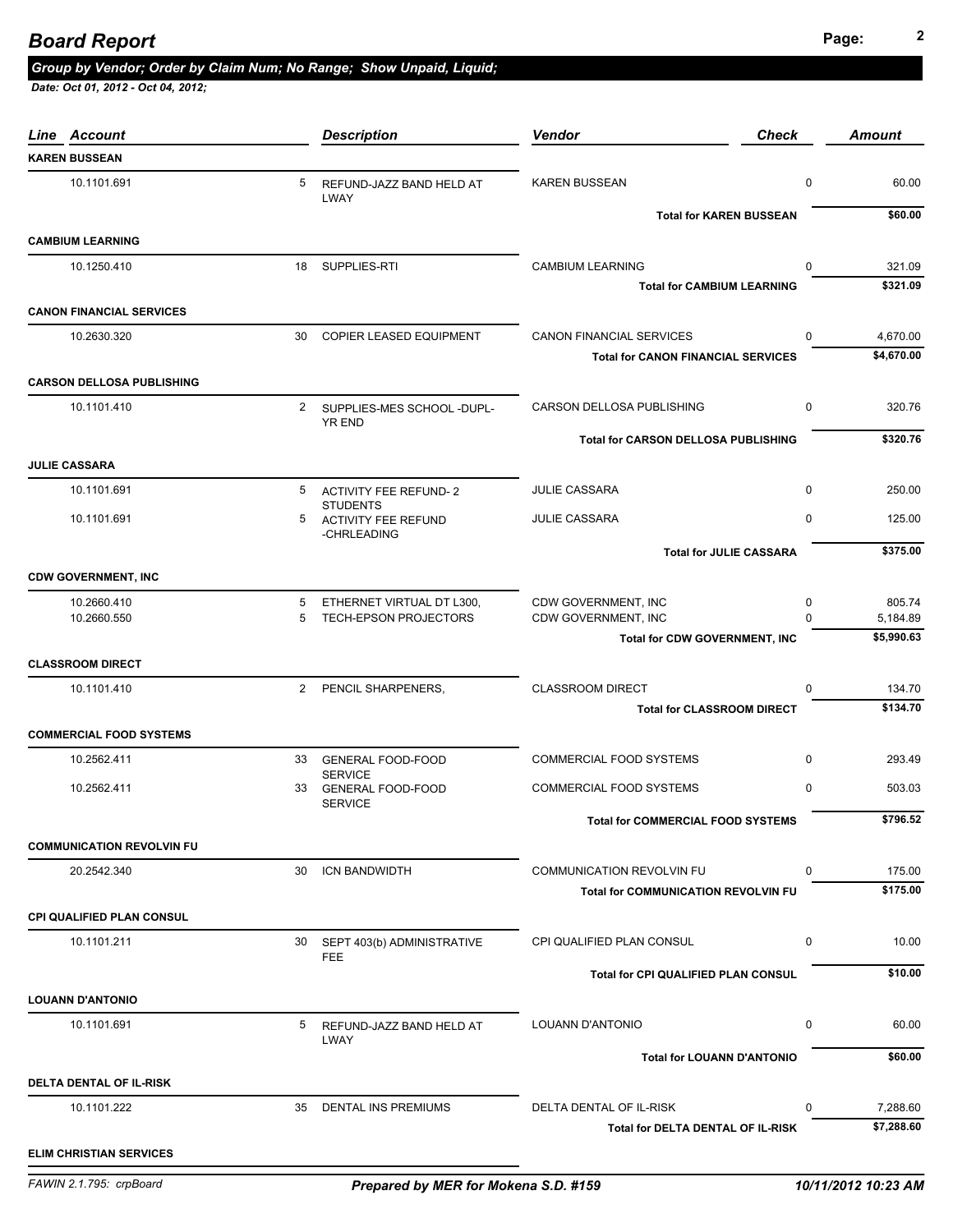*Date: Oct 01, 2012 - Oct 04, 2012;* 

| Line Account                     |                 | <b>Description</b>                                 | Vendor                                   | <b>Check</b> | <b>Amount</b> |
|----------------------------------|-----------------|----------------------------------------------------|------------------------------------------|--------------|---------------|
| 10.4120.678                      | 10 <sup>1</sup> | PRIVATE TUITION                                    | <b>ELIM CHRISTIAN SERVICES</b>           | $\Omega$     | 8,448.16      |
|                                  |                 |                                                    | <b>Total for ELIM CHRISTIAN SERVICES</b> |              | \$8,448.16    |
| FEIL WATER TREATMENT             |                 |                                                    |                                          |              |               |
| 10.2321.410                      |                 | 21 WATER FOR DISTRICT OFFICE                       | FEIL WATER TREATMENT                     | $\pmb{0}$    | 23.25         |
|                                  |                 |                                                    | <b>Total for FEIL WATER TREATMENT</b>    |              | \$23.25       |
| <b>ASHLEY FINNEGAN</b>           |                 |                                                    |                                          |              |               |
| 10.1101.690                      | 5               | REFUND 2012-13 TRANSFER                            | <b>ASHLEY FINNEGAN</b>                   | 0            | 216.00        |
|                                  |                 |                                                    | <b>Total for ASHLEY FINNEGAN</b>         |              | \$216.00      |
| FORT DEARBORN LIFE INS CO        |                 |                                                    |                                          |              |               |
| 10.1101.222                      | 35              | LIFE INS PREMIUMS                                  | FORT DEARBORN LIFE INS CO                | $\mathbf 0$  | 643.20        |
|                                  |                 |                                                    | Total for FORT DEARBORN LIFE INS CO      |              | \$643.20      |
| <b>FOREST ALARM SERVICE, INC</b> |                 |                                                    |                                          |              |               |
|                                  |                 |                                                    |                                          |              |               |
| 20.2542.323                      | 3               | SERVICES-O&M<br><b>MAINTENANCE/MIS</b>             | FOREST ALARM SERVICE, INC                | 0            | 60.00         |
| 40.2550.410                      |                 | 32 SUPPLIES-TRANSPORTATION                         | FOREST ALARM SERVICE, INC                | $\mathbf 0$  | 60.00         |
| 20.2542.323                      |                 | NON-BUS<br>2 SERVICES-O&M                          | FOREST ALARM SERVICE, INC                | $\mathbf 0$  | 120.00        |
| 20.2542.323                      | 4               | MAINTENANCE/MES<br>SERVICES-O&M<br>MAINTENANCE/MJH | FOREST ALARM SERVICE, INC                | $\mathbf 0$  | 60.00         |
|                                  |                 |                                                    | Total for FOREST ALARM SERVICE, INC      |              | \$300.00      |
| <b>FOX RIVER FOODS</b>           |                 |                                                    |                                          |              |               |
| 10.1101.410                      |                 | 2 SUPPLIES-MES SCHOOL                              | FOX RIVER FOODS                          | 0            | 71.63         |
|                                  |                 | TRAYS, SPORKIES, COOKIES                           |                                          |              |               |
| 10.2562.411                      |                 | 33 GENERAL FOOD-FOOD<br><b>SERVICE</b>             | <b>FOX RIVER FOODS</b>                   | 0            | 609.74        |
| 10.2562.410                      | 33              | <b>GENERAL FOOD-FOOD</b><br><b>SERVICE</b>         | FOX RIVER FOODS                          | $\pmb{0}$    | 143.80        |
| 10.2562.411                      |                 | 33 GENERAL FOOD-FOOD<br><b>SERVICE</b>             | FOX RIVER FOODS                          | 0            | 662.74        |
| 10.2562.411                      | 33              | <b>GENERAL FOOD-FOOD</b>                           | <b>FOX RIVER FOODS</b>                   | $\mathbf 0$  | 63.44         |
| 10.2562.411                      | 33              | <b>SERVICE</b><br><b>GENERAL FOOD-FOOD</b>         | FOX RIVER FOODS                          | 0            | 713.58        |
| 10.2562.410                      | 33              | <b>SERVICE</b><br>NON-FOOD SUPPLIES-FOOD           | FOX RIVER FOODS                          | 0            | 201.82        |
| 10.2562.411                      | 33              | <b>SERVICE</b><br><b>GENERAL FOOD-FOOD</b>         | FOX RIVER FOODS                          | 0            | 1,153.32      |
|                                  |                 | <b>SERVICE</b>                                     | FOX RIVER FOODS                          | 0            |               |
| 10.2562.410                      | 33              | NON-FOOD SUPPLIES-FOOD<br><b>SERVICE</b>           |                                          |              | 143.80        |
| 10.2562.411                      |                 | 33 GENERAL FOOD-FOOD<br><b>SERVICE</b>             | FOX RIVER FOODS                          | 0            | 740.50        |
| 10.2562.410                      | 33              | NON-FOOD SUPPLIES-FOOD                             | <b>FOX RIVER FOODS</b>                   | $\mathbf 0$  | 56.84         |
| 10.2562.411                      |                 | <b>SERVICE</b><br>33 GENERAL FOOD-FOOD             | FOX RIVER FOODS                          | 0            | 852.80        |
| 10.2562.410                      |                 | <b>SERVICE</b><br>33 NON-FOOD SUPPLIES-FOOD        | FOX RIVER FOODS                          | 0            | 166.59        |
|                                  |                 | <b>SERVICE</b>                                     |                                          | $\mathbf 0$  |               |
| 10.2562.411                      |                 | 33 GENERAL FOOD-FOOD<br><b>SERVICE</b>             | FOX RIVER FOODS                          |              | 1,218.17      |
| 10.2562.411                      |                 | 33 GENERAL FOOD-FOOD<br><b>SERVICE</b>             | FOX RIVER FOODS                          | 0            | 28.04-        |
|                                  |                 |                                                    | <b>Total for FOX RIVER FOODS</b>         |              | \$6,770.73    |
| <b>DOROTHY FREYNE</b>            |                 |                                                    |                                          |              |               |
| 10.1101.690                      | 5               | <b>BOOK REFUND</b>                                 | DOROTHY FREYNE                           | 0            | 42.00         |
|                                  |                 |                                                    | <b>Total for DOROTHY FREYNE</b>          |              | \$42.00       |

**JAMES GAMBLE**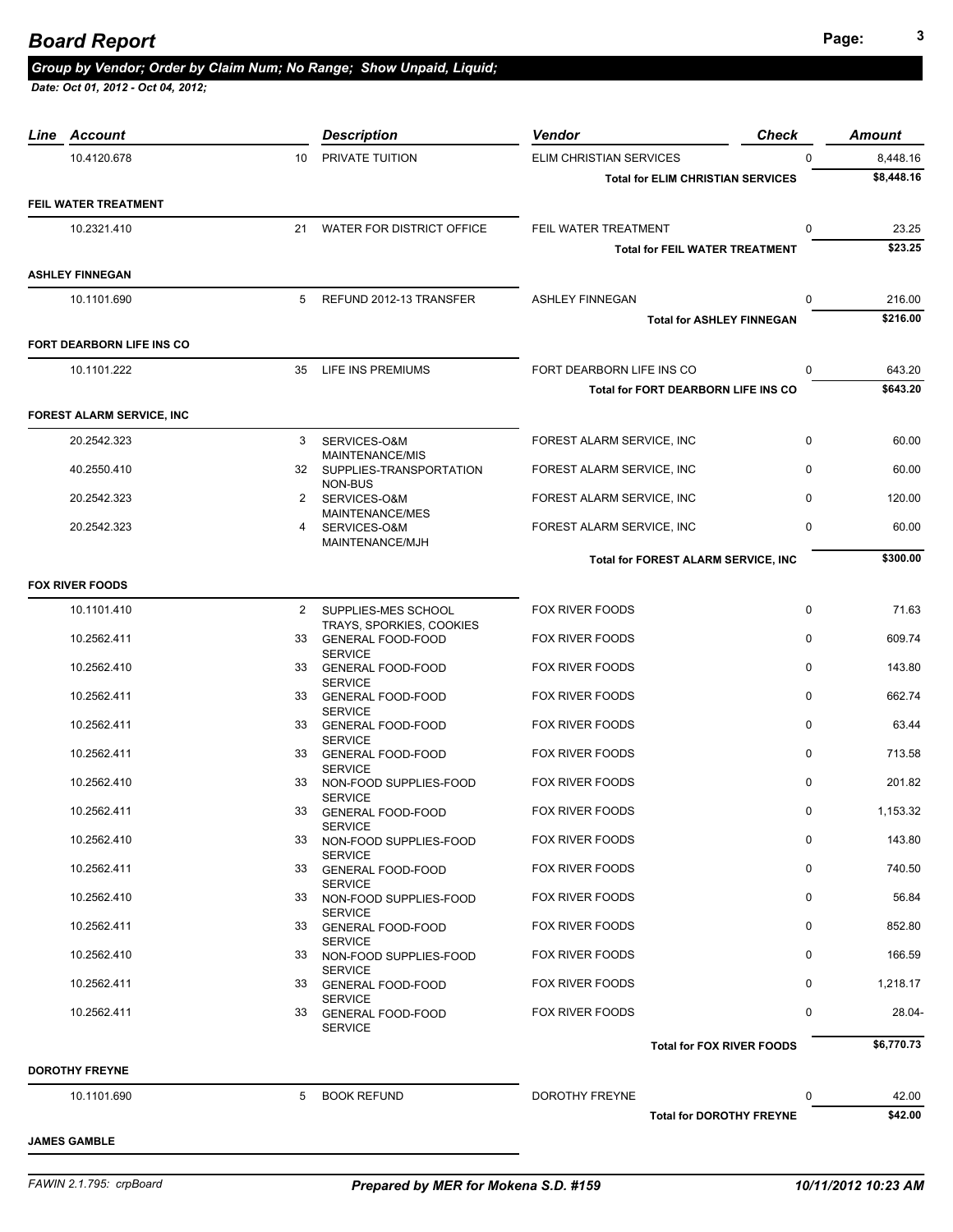|            | Line Account              |              | <b>Description</b>                                      | Vendor                    | <b>Check</b>                        | <b>Amount</b> |
|------------|---------------------------|--------------|---------------------------------------------------------|---------------------------|-------------------------------------|---------------|
|            | 10.1101.691               | 5            | <b>ACTIVITY FEE REFUND</b><br>-CHRLEADING               | <b>JAMES GAMBLE</b>       | $\Omega$                            | 125.00        |
|            |                           |              |                                                         |                           | <b>Total for JAMES GAMBLE</b>       | \$125.00      |
|            | <b>CAROL GARCIA</b>       |              |                                                         |                           |                                     |               |
|            | 10.1101.691               |              | 5 ACTIVITY FEE REFUND -POMS                             | <b>CAROL GARCIA</b>       | 0                                   | 125.00        |
|            |                           |              |                                                         |                           | <b>Total for CAROL GARCIA</b>       | \$125.00      |
|            | <b>ANNE HEATHCOCK</b>     |              |                                                         |                           |                                     |               |
|            | 10.1101.691               | 5            | REFUND-JAZZ BAND HELD AT<br><b>LWAY</b>                 | ANNE HEATHCOCK            | 0                                   | 60.00         |
|            |                           |              |                                                         |                           | <b>Total for ANNE HEATHCOCK</b>     | \$60.00       |
|            | <b>HELSEL-JEPPERSON</b>   |              |                                                         |                           |                                     |               |
|            | 20.2542.411               |              | 4 SUPPLIES-O&M<br>MAINTENANCE/MJH                       | HELSEL-JEPPERSON          | $\mathbf 0$                         | 305.00        |
|            | 20.2542.411               | 2            | SUPPLIES-O&M                                            | HELSEL-JEPPERSON          | $\mathbf 0$                         | 31.65         |
|            | 20.2542.411               |              | MAINTENANCE/MES<br>31 SUPPLIES-O&M                      | HELSEL-JEPPERSON          | $\mathbf 0$                         | 12,304.00     |
|            |                           |              | MAINTENANCE-SAFETY LAMPS,<br>LIGHTING, BULBS, BATTERIES |                           |                                     |               |
|            |                           |              |                                                         |                           | <b>Total for HELSEL-JEPPERSON</b>   | \$12,640.65   |
|            | <b>KAREN HERTZOG</b>      |              |                                                         |                           |                                     |               |
|            | 10.2562.412               | 33           | SHOE REIMBURSEMENT-FOOD<br><b>SERVICE</b>               | <b>KAREN HERTZOG</b>      | $\mathbf 0$                         | 25.00         |
|            |                           |              |                                                         |                           | <b>Total for KAREN HERTZOG</b>      | \$25.00       |
|            | <b>GINA HERZOG</b>        |              |                                                         |                           |                                     |               |
|            | 10.1101.691               |              | 5 ACTIVITY FEE REFUND -POMS                             | <b>GINA HERZOG</b>        | 0                                   | 125.00        |
|            |                           |              |                                                         |                           | <b>Total for GINA HERZOG</b>        | \$125.00      |
|            | <b>HOME DEPOT*</b>        |              |                                                         |                           |                                     |               |
|            | 20.2542.411               |              | 2 SUPPLIES-O&M                                          | HOME DEPOT*               | $\mathbf 0$                         | 31.44         |
|            | 20.2542.411               |              | MAINTENANCE/MES<br>2 SUPPLIES-O&M                       | HOME DEPOT*               | $\mathbf 0$                         | 41.08         |
|            | 20.2542.412               |              | MAINTENANCE/MES<br>31 SUPPLIES-O&M CUSTODIAL            | HOME DEPOT*               | 0                                   | 128.78        |
|            | 20.2543.410               |              | 31 GROUNDS MAINTENANCE                                  | HOME DEPOT*               | 0                                   | 30.46         |
|            | 20.2542.411               | 4            | <b>SUPPLIES</b><br>SUPPLIES-O&M                         | HOME DEPOT*               | $\mathbf 0$                         | 13.36         |
|            | 20.2542.411               | $\mathbf{2}$ | MAINTENANCE/MJH<br>SUPPLIES-O&M                         | HOME DEPOT*               | 0                                   | 22.03         |
|            |                           |              | MAINTENANCE/MES                                         |                           |                                     |               |
|            | 20.2543.410               |              | 31 GROUNDS MAINTENANCE                                  | HOME DEPOT*               | 0                                   | 111.59        |
|            | 20.2542.411               | 2            | <b>SUPPLIES</b><br>SUPPLIES-O&M                         | HOME DEPOT*               | 0                                   | 9.00          |
|            |                           |              | <b>MAINTENANCE/MES</b>                                  |                           | Total for HOME DEPOT*               | \$387.74      |
|            | <b>IBC WONDER/HOSTESS</b> |              |                                                         |                           |                                     |               |
|            | 10.2562.411               |              |                                                         | <b>IBC WONDER/HOSTESS</b> | 0                                   | 9.80          |
|            |                           |              | 33 GENERAL FOOD-FOOD<br><b>SERVICE</b>                  |                           |                                     |               |
|            | 10.2562.411               |              | 33 GENERAL FOOD-FOOD<br><b>SERVICE</b>                  | <b>IBC WONDER/HOSTESS</b> | 0                                   | 14.70         |
|            |                           |              |                                                         |                           | <b>Total for IBC WONDER/HOSTESS</b> | \$24.50       |
| <b>IPA</b> |                           |              |                                                         |                           |                                     |               |
|            | 10.2410.640               | 4            | IPA ENROLLMENT DUES<br>HANSEN,                          | <b>IPA</b>                | 0                                   | 255.00        |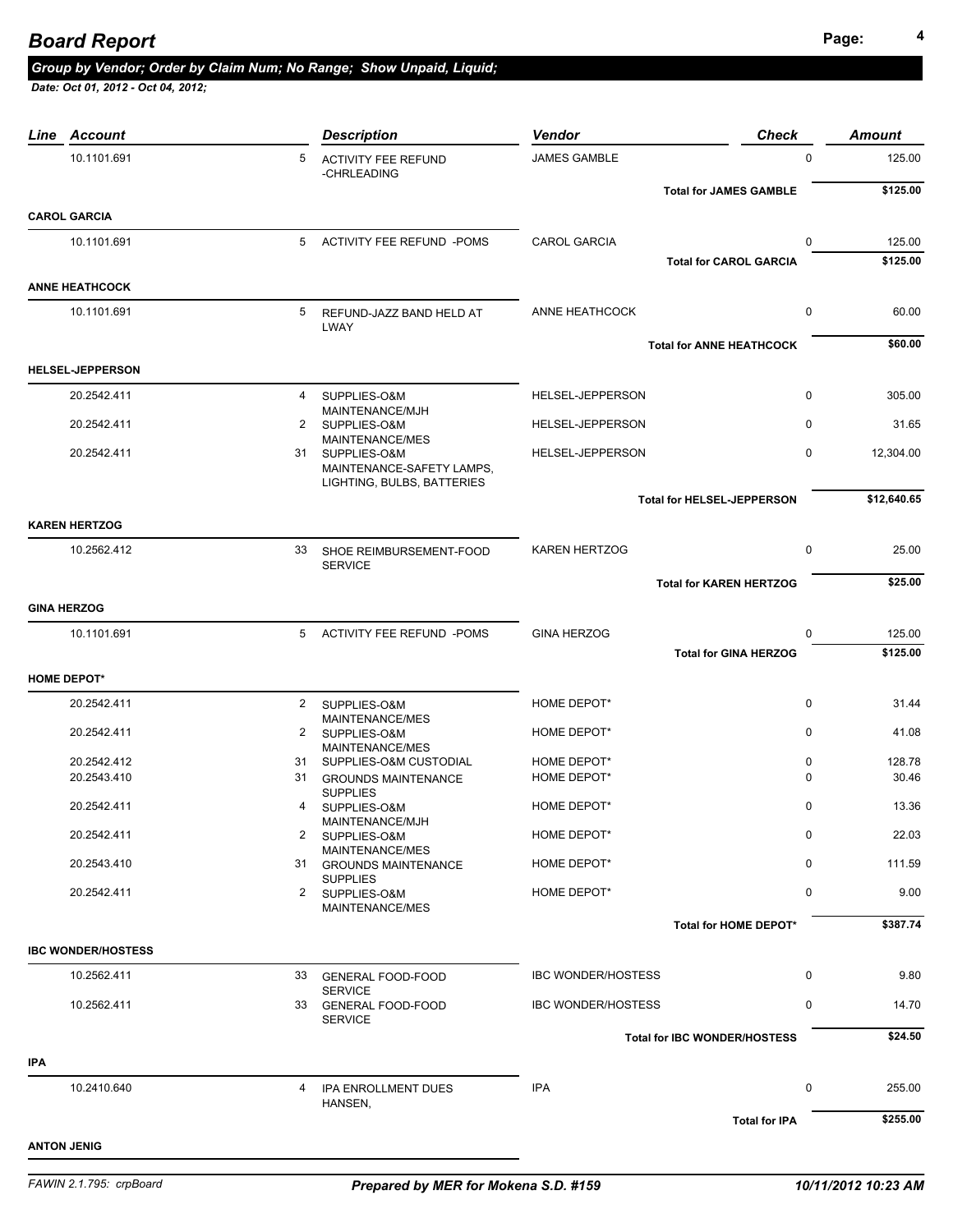| Line Account                     |                      | <b>Description</b>                                      | <b>Vendor</b>                             | <b>Check</b>                       | <b>Amount</b> |
|----------------------------------|----------------------|---------------------------------------------------------|-------------------------------------------|------------------------------------|---------------|
| 10.1101.691                      | 5                    | <b>BASKETBALL REFUND</b>                                | <b>ANTON JENIG</b>                        | $\Omega$                           | 250.00        |
|                                  |                      |                                                         |                                           | <b>Total for ANTON JENIG</b>       | \$250.00      |
| KIN-KO ACE STORE #500            |                      |                                                         |                                           |                                    |               |
| 20.2542.410                      | $\overline{2}$       | REPAIR/REPLACEMENT<br>O&M/MES                           | KIN-KO ACE STORE #500                     | 0                                  | 16.97         |
| 20.2542.410                      | $\overline{2}$       | REPAIR/REPLACEMENT                                      | KIN-KO ACE STORE #500                     | $\mathbf 0$                        | 29.45         |
| 20.2542.411                      | 4                    | O&M/MES<br>REPAIR/REPLACEMENT                           | KIN-KO ACE STORE #500                     | $\mathbf 0$                        | 14.99         |
| 20.2542.411                      | $\mathbf{2}^{\circ}$ | O&M/MJH<br>SUPPLIES-O&M                                 | KIN-KO ACE STORE #500                     | $\mathbf 0$                        | 8.28          |
| 20.2542.410                      | $\mathbf{2}^{\circ}$ | MAINTENANCE/MES<br>REPAIR/REPLACEMENT                   | KIN-KO ACE STORE #500                     | $\Omega$                           | 18.98         |
| 20.2542.410                      | $\mathbf{2}$         | O&M/MES<br>REPAIR/REPLACEMENT                           | KIN-KO ACE STORE #500                     | $\mathbf 0$                        | 3.49          |
|                                  |                      | O&M/MES                                                 | Total for KIN-KO ACE STORE #500           |                                    | \$92.16       |
| <b>KIMBERLY KLAPPAUF</b>         |                      |                                                         |                                           |                                    |               |
| 10.1102.410                      | 4                    | <b>REIMB SUPPLIES-MJH</b>                               | KIMBERLY KLAPPAUF                         | $\Omega$                           | 257.18        |
|                                  |                      |                                                         |                                           | <b>Total for KIMBERLY KLAPPAUF</b> | \$257.18      |
| <b>GREGORY KLITZ</b>             |                      |                                                         |                                           |                                    |               |
| 10.1101.691                      |                      | 5 ACTIVITY FEE REFUND                                   | <b>GREGORY KLITZ</b>                      | $\mathbf 0$                        | 40.00         |
|                                  |                      |                                                         |                                           | <b>Total for GREGORY KLITZ</b>     | \$40.00       |
| <b>KORELLIS SYSTEMS CONTROL</b>  |                      |                                                         |                                           |                                    |               |
| 20.2542.323                      | 4                    | SERVICES-O&M<br>MAINT-CHILLER, REPLACED<br><b>FUSES</b> | KORELLIS SYSTEMS CONTROL                  | $\Omega$                           | 560.00        |
|                                  |                      |                                                         | <b>Total for KORELLIS SYSTEMS CONTROL</b> |                                    | \$560.00      |
| <b>SUSAN KROEN</b>               |                      |                                                         |                                           |                                    |               |
| 10.1920                          |                      | 74 JAZZ BAND REFUND -\$10 FOR                           | <b>SUSAN KROEN</b>                        | $\mathbf 0$                        | 50.00         |
|                                  |                      | CK WRITTEN INCORRECTLY                                  |                                           | <b>Total for SUSAN KROEN</b>       | \$50.00       |
| <b>KRYSTAL DAIRY</b>             |                      |                                                         |                                           |                                    |               |
| 10.2562.413                      |                      | 33 SEPT MILK- FOOD SERVICE                              | <b>KRYSTAL DAIRY</b>                      | $\Omega$                           | 3,284.08      |
|                                  |                      |                                                         |                                           | <b>Total for KRYSTAL DAIRY</b>     | \$3,284.08    |
| <b>LANTER REFRIG. DISTR. CO.</b> |                      |                                                         |                                           |                                    |               |
| 10.2562.315                      | 33                   | DELIVERY CHARGE-FOOD                                    | LANTER REFRIG. DISTR. CO.                 | $\Omega$                           | 180.04        |
| 10.2562.315                      | 33                   | <b>SERVICE</b><br>DELIVERY CHARGE-FOOD                  | LANTER REFRIG. DISTR. CO.                 | $\Omega$                           | 89.71         |
|                                  |                      | <b>SERVICE</b>                                          | Total for LANTER REFRIG. DISTR. CO.       |                                    | \$269.75      |
| <b>LAURA LAUER</b>               |                      |                                                         |                                           |                                    |               |
| 10.1101.691                      | 5                    | REFUND-JAZZ BAND HELD AT                                | <b>LAURA LAUER</b>                        | 0                                  | 60.00         |
|                                  |                      | LWAY                                                    |                                           |                                    |               |
|                                  |                      |                                                         |                                           | <b>Total for LAURA LAUER</b>       | \$60.00       |
| <b>ANN LEWANDOWSKI</b>           |                      |                                                         |                                           |                                    |               |
| 10.2562.412                      |                      | 33 SHOE REIMBURSEMENT-FOOD<br><b>SERVICE</b>            | ANN LEWANDOWSKI                           | 0                                  | 25.00         |
|                                  |                      |                                                         |                                           | <b>Total for ANN LEWANDOWSKI</b>   | \$25.00       |
| LINCOLN-WAY H.S.#210             |                      |                                                         |                                           |                                    |               |
| 40.2550.464                      |                      | 32 SUPPLIES-TRANSPORTATION/G<br>AS                      | LINCOLN-WAY H.S.#210                      | 0                                  | 5,485.56      |
|                                  |                      |                                                         |                                           |                                    |               |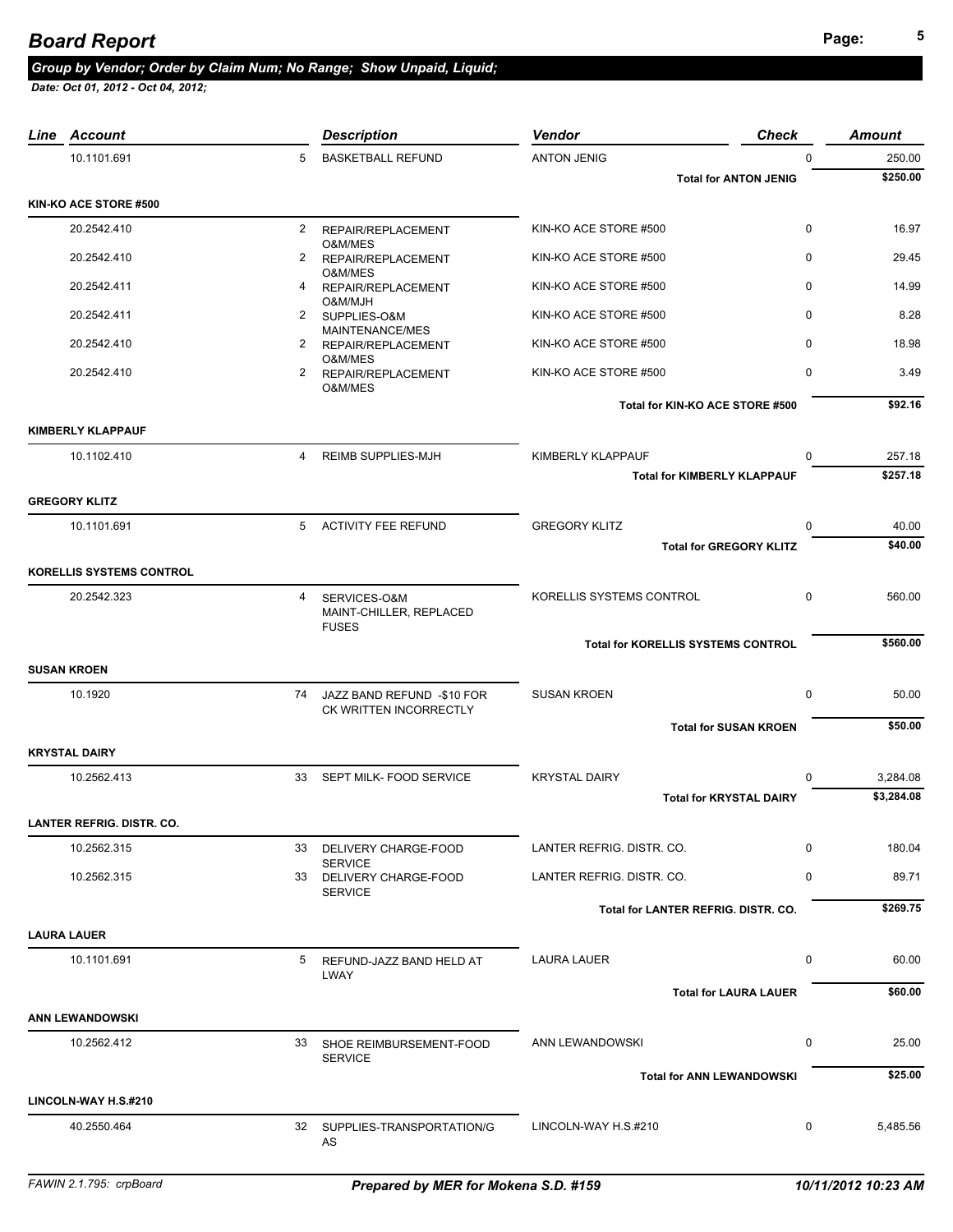|                | Line Account                    |                | <b>Description</b>                                                                                                      | Vendor                                    | <b>Check</b>             | Amount       |
|----------------|---------------------------------|----------------|-------------------------------------------------------------------------------------------------------------------------|-------------------------------------------|--------------------------|--------------|
|                |                                 |                |                                                                                                                         | Total for LINCOLN-WAY H.S.#210            |                          | \$5,485.56   |
|                | <b>LINCOLN-WAY AREA SP ED</b>   |                |                                                                                                                         |                                           |                          |              |
|                | 10.4120.302                     | 10             | CO-OP SOC WORKER COSTS                                                                                                  | LINCOLN-WAY AREA SP ED                    | 0                        | 7,833.83     |
|                | 10.4120.671                     | 10             | SP ED COOP-1:1 AIDES.<br><b>ESY/OTHER</b>                                                                               | LINCOLN-WAY AREA SP ED                    | $\Omega$                 | 47,650.87    |
|                | 10.4120.673                     | 10             | SP ED AI COSTS                                                                                                          | LINCOLN-WAY AREA SP ED                    | $\mathbf 0$              | 14,460.60    |
|                | 10.4120.300                     | 10             | <b>IDEA TUITION</b>                                                                                                     | LINCOLN-WAY AREA SP ED                    | $\mathbf 0$              | 117,315.06   |
|                | 10.4120.675                     | 10             | SP ED CO-OP THERAPY CLASS                                                                                               | LINCOLN-WAY AREA SP ED                    | 0                        | 20,999.80    |
|                | 10.4120.676                     | 10             | SP ED PRESCHOOL                                                                                                         | LINCOLN-WAY AREA SP ED                    | $\Omega$                 | 93,435.15    |
|                | 10.4120.677                     | 10             | SP ED HEARING/VIS IMP                                                                                                   | LINCOLN-WAY AREA SP ED                    | $\Omega$                 | 13,644.27    |
|                | 40.2559.331                     | 10             | SP ED CONTRACT<br><b>TRANSPORTATION</b>                                                                                 | LINCOLN-WAY AREA SP ED                    | $\Omega$                 | 24,518.77    |
|                | 10.1200.300                     | 10             | <b>PURCHASE</b><br>SERVICES-STUDENT SERVICES                                                                            | LINCOLN-WAY AREA SP ED                    | 0                        | 919.19       |
|                | 10.1200.410                     | 10             | <b>PURCHASE</b><br>SERVICES-STUDENT SERVICES                                                                            | LINCOLN-WAY AREA SP ED                    | 0                        | 1.00         |
|                |                                 |                |                                                                                                                         | Total for LINCOLN-WAY AREA SP ED          |                          | \$340,778.54 |
|                | <b>LOCALGOVNEWS.ORG</b>         |                |                                                                                                                         |                                           |                          |              |
|                | 10.2310.640                     | 20             | <b>DISTRICT ASSOC</b><br><b>MEMBERSHIPS</b>                                                                             | LOCALGOVNEWS.ORG                          | 0                        | 100.00       |
|                | <b>LOOKOUT BOOKS</b>            |                |                                                                                                                         | <b>Total for LOCALGOVNEWS.ORG</b>         |                          | \$100.00     |
|                | 10.2220.430                     | $\overline{4}$ | <b>BOOKS-LEARNING</b>                                                                                                   | <b>LOOKOUT BOOKS</b>                      | 0                        | 339.80       |
|                |                                 |                | <b>CENTER/MJH</b>                                                                                                       | <b>Total for LOOKOUT BOOKS</b>            |                          | \$339.80     |
|                | <b>MACNEAL SCHOOL</b>           |                |                                                                                                                         |                                           |                          |              |
|                | 10.4120.678                     | 10             | <b>SEPT PRIVATE TUITION</b>                                                                                             | MACNEAL SCHOOL                            | $\Omega$                 | 11,467.26    |
|                |                                 |                |                                                                                                                         | <b>Total for MACNEAL SCHOOL</b>           |                          | \$11,467.26  |
|                | <b>LINDA MARQUARDT</b>          |                |                                                                                                                         |                                           |                          |              |
|                | 10.1101.691                     | 5              | REFUND-JAZZ BAND HELD AT<br><b>LWAY</b>                                                                                 | <b>LINDA MARQUARDT</b>                    | $\mathbf 0$              | 60.00        |
|                |                                 |                |                                                                                                                         | <b>Total for LINDA MARQUARDT</b>          |                          | \$60.00      |
|                | <b>MARTIN WHALEN OFFICE SOL</b> |                |                                                                                                                         |                                           |                          |              |
|                | 10.2544.310                     | 30             | <b>OCTOBER MONTHLY</b><br>EQUIPMENT MAINTENANCE<br><b>COPIERS&amp; PRINTER-DISTRICT</b>                                 | <b>MARTIN WHALEN OFFICE SOL</b>           | 0                        | 3,548.83     |
|                | 10.2544.310                     | 30             | <b>WIDE</b><br>SEPTEMBER MONTHLY<br><b>EQUIPMENT MAINTENANCE</b><br><b>COPIERS&amp; PRINTER-DISTRICT</b><br><b>WIDE</b> | MARTIN WHALEN OFFICE SOL                  | $\Omega$                 | 3,548.83     |
|                |                                 |                |                                                                                                                         | <b>Total for MARTIN WHALEN OFFICE SOL</b> |                          | \$7,097.66   |
|                | <b>MEDWORKS OF NEW LENOX</b>    |                |                                                                                                                         |                                           |                          |              |
|                | 40.2550.310                     |                | 32 DRIVERS ANNUAL PHYSICALS                                                                                             | MEDWORKS OF NEW LENOX                     | 0                        | 65.00        |
|                | 40.2550.310                     | 32             | DRIVERS ANNUAL PHYSICALS                                                                                                | MEDWORKS OF NEW LENOX                     | $\Omega$                 | 65.00        |
|                |                                 |                |                                                                                                                         | <b>Total for MEDWORKS OF NEW LENOX</b>    |                          | \$130.00     |
| <b>MENARDS</b> |                                 |                |                                                                                                                         |                                           |                          |              |
|                | 20.2543.410                     |                | 31 GROUNDS MAINTENANCE                                                                                                  | <b>MENARDS</b>                            | 0                        | 167.97       |
|                |                                 |                | <b>SUPPLIES</b>                                                                                                         |                                           | <b>Total for MENARDS</b> | \$167.97     |
|                | <b>MIDAMERICAN ENERGY CO.</b>   |                |                                                                                                                         |                                           |                          |              |
|                | 20.2542.466                     | 30             | <b>DISTRICT BLDG ELECTRIC</b><br><b>MES &amp; MIS</b>                                                                   | MIDAMERICAN ENERGY CO.                    | 0                        | 15,351.85    |
|                |                                 |                |                                                                                                                         |                                           |                          |              |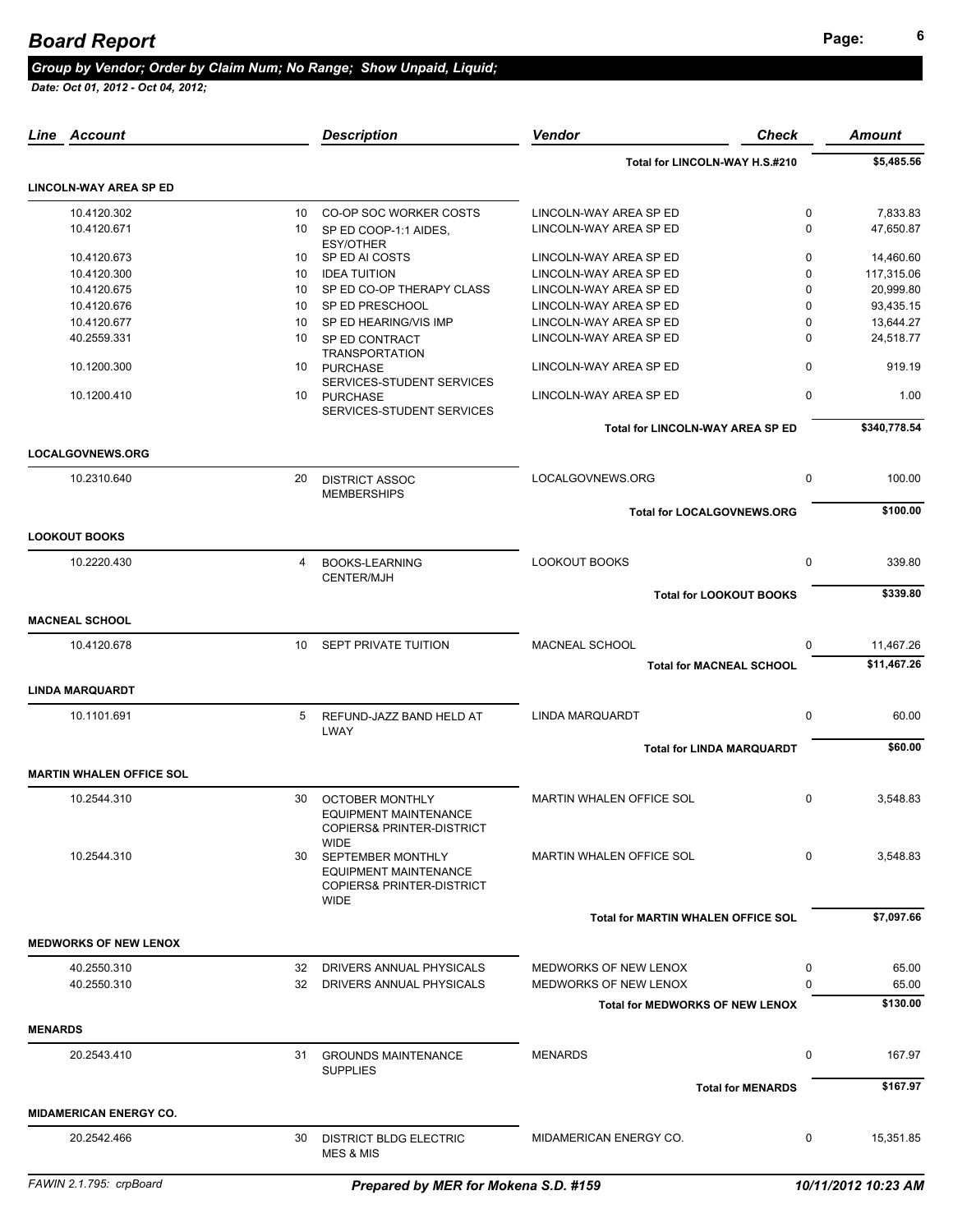| Line Account                     |                      | <b>Description</b>                                    | Vendor                                               | <b>Check</b> | Amount        |
|----------------------------------|----------------------|-------------------------------------------------------|------------------------------------------------------|--------------|---------------|
| 20.2542.466                      | 30                   | <b>DISTRICT BLDG ELECTRIC</b><br><b>MJH</b>           | MIDAMERICAN ENERGY CO.                               | 0            | 10,705.59     |
|                                  |                      |                                                       | <b>Total for MIDAMERICAN ENERGY CO.</b>              |              | \$26,057.44   |
| <b>MIDWEST TRANSIT EQUIPMENT</b> |                      |                                                       |                                                      |              |               |
| 40.2550.412                      | 32                   | <b>MAINTENANCE</b>                                    | MIDWEST TRANSIT EQUIPMENT                            | $\mathbf 0$  | 155.77        |
|                                  |                      | PARTS-TRANSPORTATION                                  |                                                      |              |               |
| 40.2550.331                      |                      | 32 SERVICES-TRANSPORTATION                            | MIDWEST TRANSIT EQUIPMENT                            | $\mathbf 0$  | 49.75         |
| 40.2550.412                      | 32                   | MAINTENANCE<br>PARTS-TRANSPORTATION                   | MIDWEST TRANSIT EQUIPMENT                            | $\Omega$     | 29.00         |
| 40.2550.331                      |                      | 32 SERVICES-TRANSPORTATION                            | MIDWEST TRANSIT EQUIPMENT                            | $\mathbf 0$  | 8.77          |
| 40.2550.412                      |                      | 32 MAINTENANCE                                        | MIDWEST TRANSIT EQUIPMENT                            | $\Omega$     | 441.23        |
|                                  |                      | PARTS-TRANSPORTATION                                  |                                                      | 0            |               |
| 40.2550.412                      |                      | 32 MAINTENANCE<br>PARTS-TRANSPORTATION                | MIDWEST TRANSIT EQUIPMENT                            |              | 6.32          |
| 40.2550.331                      |                      | 32 SERVICES-TRANSPORTATION                            | MIDWEST TRANSIT EQUIPMENT                            | $\mathbf 0$  | 47.50         |
| 40.2550.412                      |                      | 32 MAINTENANCE                                        | MIDWEST TRANSIT EQUIPMENT                            | $\Omega$     | 2.25          |
| 40.2550.331                      |                      | PARTS-TRANSPORTATION<br>32 SERVICES-TRANSPORTATION    | MIDWEST TRANSIT EQUIPMENT                            | $\mathbf 0$  | 144.75        |
| 40.2550.412                      | 32                   | <b>MAINTENANCE</b>                                    | MIDWEST TRANSIT EQUIPMENT                            | $\Omega$     | 93.17         |
|                                  |                      | PARTS-TRANSPORTATION                                  |                                                      |              |               |
| 40.2550.331                      |                      | 32 SERVICES-TRANSPORTATION                            | MIDWEST TRANSIT EQUIPMENT                            | $\Omega$     | 294.23        |
|                                  |                      |                                                       | <b>Total for MIDWEST TRANSIT EQUIPMENT</b>           |              | \$1,272.74    |
| <b>SHERRI MIRON</b>              |                      |                                                       |                                                      |              |               |
|                                  |                      |                                                       |                                                      |              |               |
| 10.1101.691                      | 5                    | REFUND-JAZZ BAND HELD AT<br>LWAY                      | <b>SHERRI MIRON</b>                                  | 0            | 60.00         |
|                                  |                      |                                                       | <b>Total for SHERRI MIRON</b>                        |              | \$60.00       |
|                                  |                      |                                                       |                                                      |              |               |
| <b>MOKENA AUTO PARTS</b>         |                      |                                                       |                                                      |              |               |
| 40.2550.412                      |                      | 32 MAINTENANCE                                        | <b>MOKENA AUTO PARTS</b>                             | $\mathbf 0$  | 64.93         |
|                                  |                      | PARTS-TRANSPORTATION                                  |                                                      | $\mathbf 0$  |               |
| 20.2545.410<br>20.2543.410       |                      | 31 ALL VEHICLES PARTS & GAS<br>31 GROUNDS MAINTENANCE | <b>MOKENA AUTO PARTS</b><br><b>MOKENA AUTO PARTS</b> | $\Omega$     | 6.94<br>12.99 |
|                                  |                      | <b>SUPPLIES</b>                                       |                                                      |              |               |
| 40.2550.412                      |                      | 32 MAINTENANCE                                        | <b>MOKENA AUTO PARTS</b>                             | $\mathbf 0$  | 15.44         |
|                                  |                      | PARTS-TRANSPORTATION                                  |                                                      |              |               |
|                                  |                      |                                                       | <b>Total for MOKENA AUTO PARTS</b>                   |              | \$100.30      |
| <b>MOKENA CHAMBER COMMERCE</b>   |                      |                                                       |                                                      |              |               |
| 10.2310.640                      | 20                   | <b>DISTRICT ASSOC</b>                                 | MOKENA CHAMBER COMMERCE                              | $\mathbf 0$  | 80.00         |
|                                  |                      | <b>MEMBERSHIPS</b>                                    |                                                      |              |               |
|                                  |                      |                                                       | <b>Total for MOKENA CHAMBER COMMERCE</b>             |              | \$80.00       |
| <b>MOKENA ELEM ACTIVITY ACCT</b> |                      |                                                       |                                                      |              |               |
|                                  |                      |                                                       |                                                      |              |               |
| 10.1101.410                      | $\mathbf{2}^{\circ}$ | REIMB MES STUDENT ACT<br>ACCOUNT FOR SUPPLIES PD      | MOKENA ELEM ACTIVITY ACCT                            | $\mathbf 0$  | 12.78         |
|                                  |                      | W/DBT CRD                                             |                                                      |              |               |
|                                  |                      |                                                       | <b>Total for MOKENA ELEM ACTIVITY ACCT</b>           |              | \$12.78       |
| <b>MOTION INDUSTRIES INC</b>     |                      |                                                       |                                                      |              |               |
|                                  |                      |                                                       |                                                      |              |               |
| 20.2542.410                      | 3                    | <b>REPAIR/ HVAC BEARINGS</b><br>O&M/MIS               | <b>MOTION INDUSTRIES INC</b>                         | 0            | 834.40        |
|                                  |                      |                                                       | <b>Total for MOTION INDUSTRIES INC</b>               |              | \$834.40      |
|                                  |                      |                                                       |                                                      |              |               |
| <b>MUSIC IN MOTION</b>           |                      |                                                       |                                                      |              |               |
| 10.1101.410                      | 3                    | SUPPLIES-MIS                                          | <b>MUSIC IN MOTION</b>                               | 0            | 237.22        |
|                                  |                      |                                                       | <b>Total for MUSIC IN MOTION</b>                     |              | \$237.22      |
| <b>MARITA NAVRATIL</b>           |                      |                                                       |                                                      |              |               |
|                                  |                      |                                                       |                                                      |              |               |
| 10.2562.412                      | 33                   | SHOE REIMBURSEMENT-FOOD<br><b>SERVICE</b>             | <b>MARITA NAVRATIL</b>                               | $\mathbf 0$  | 25.00         |
|                                  |                      |                                                       |                                                      |              |               |
|                                  |                      |                                                       |                                                      |              |               |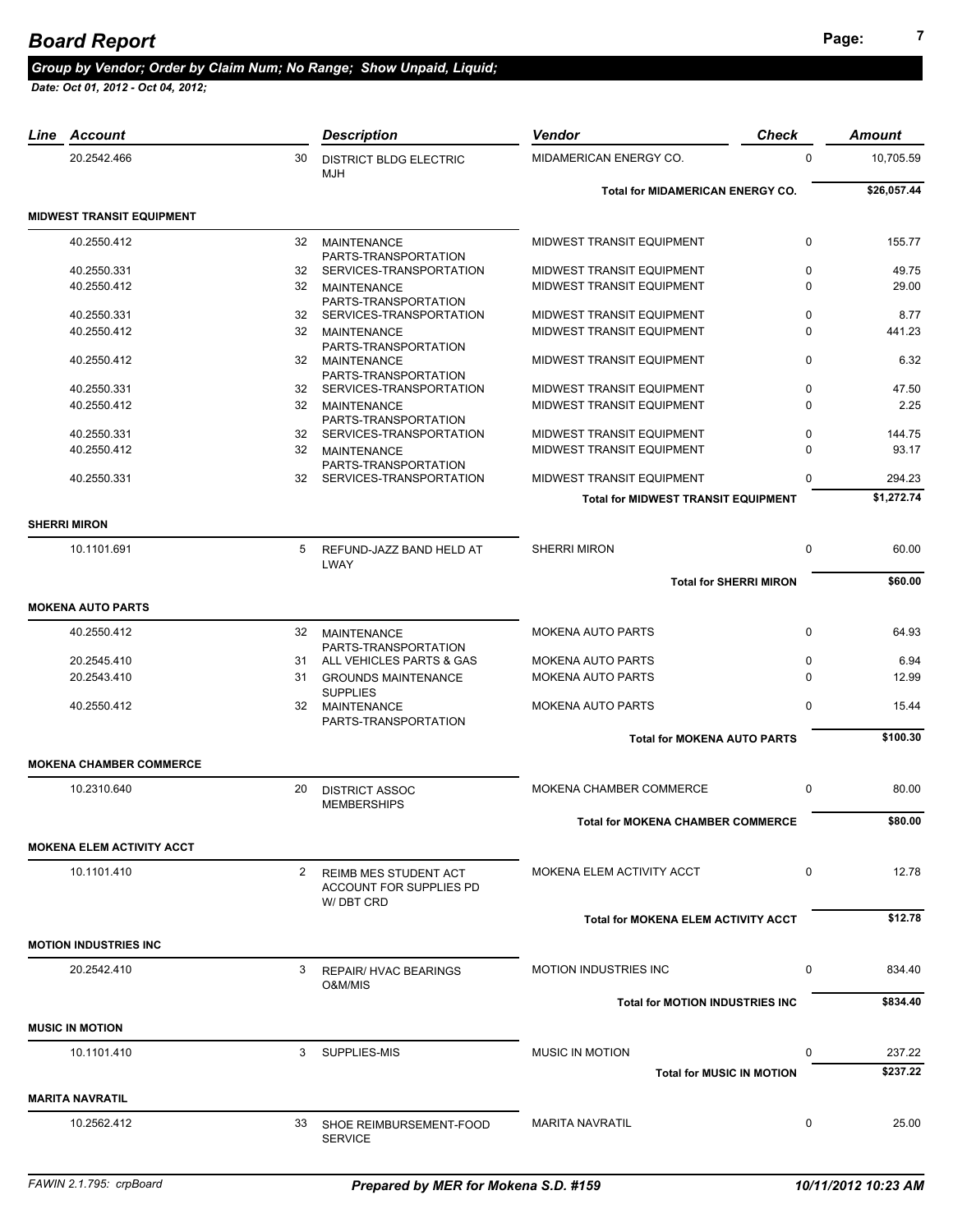*Date: Oct 01, 2012 - Oct 04, 2012;* 

| Line Account                   |                | <b>Description</b>                                   | <b>Vendor</b><br>Check                                                    | <b>Amount</b>          |
|--------------------------------|----------------|------------------------------------------------------|---------------------------------------------------------------------------|------------------------|
|                                |                |                                                      | <b>Total for MARITA NAVRATIL</b>                                          | \$25.00                |
| <b>PATRICIA NOVAK</b>          |                |                                                      |                                                                           |                        |
| 10.2210.410                    |                | 13 SUPPLIES FOR STAFF<br><b>DEVELOPMENT-TITLE II</b> | 0<br>PATRICIA NOVAK                                                       | 67.60                  |
|                                |                |                                                      | <b>Total for PATRICIA NOVAK</b>                                           | \$67.60                |
| <b>NU WAY DISPOSAL SERVICE</b> |                |                                                      |                                                                           |                        |
| 20.2542.320                    | 31             | SERVICES-O&M REFUSE<br>SERVICE-SEPTEMBER             | NU WAY DISPOSAL SERVICE<br>$\mathbf 0$                                    | 1,545.39               |
| <b>SHELIA O'DONOGHUE</b>       |                |                                                      | <b>Total for NU WAY DISPOSAL SERVICE</b>                                  | \$1,545.39             |
| 10.1101.691                    |                | 5 BASKETBALL REFUND                                  | SHELIA O'DONOGHUE<br>$\mathbf 0$                                          | 250.00                 |
|                                |                |                                                      | <b>Total for SHELIA O'DONOGHUE</b>                                        | \$250.00               |
| <b>OTIS ELEVATOR COMPANY</b>   |                |                                                      |                                                                           |                        |
| 20.2542.323                    | $\overline{2}$ | SERVICES-O&M<br>MAINTENANCE/MES                      | OTIS ELEVATOR COMPANY<br>$\mathbf 0$                                      | 148.59                 |
|                                |                |                                                      | <b>Total for OTIS ELEVATOR COMPANY</b>                                    | \$148.59               |
| <b>MARILYN PAEZ</b>            |                |                                                      |                                                                           |                        |
| 10.1101.410                    |                | 2 REIMB CLASSROOM SUPPLIES                           | <b>MARILYN PAEZ</b><br>$\mathbf 0$                                        | 25.92                  |
|                                |                |                                                      | <b>Total for MARILYN PAEZ</b>                                             | \$25.92                |
| <b>PALOS COMMUNITY HOSPICE</b> |                |                                                      |                                                                           |                        |
| 10.2319.410                    | 21             | MEMORIAL DONATION NURSE<br><b>AIDE'S FATHER</b>      | PALOS COMMUNITY HOSPICE<br>$\mathbf 0$                                    | 50.00                  |
|                                |                |                                                      | <b>Total for PALOS COMMUNITY HOSPICE</b>                                  | \$50.00                |
| <b>EILEEN PARENTE</b>          |                |                                                      |                                                                           |                        |
| 10.1200.640                    | 10             | <b>REIMB FOR MEMBERSHIP-</b><br><b>IAASE</b>         | <b>EILEEN PARENTE</b><br>$\mathbf 0$                                      | 130.00                 |
|                                |                |                                                      | <b>Total for EILEEN PARENTE</b>                                           | \$130.00               |
| PERFORMANCE CHEMICAL           |                |                                                      |                                                                           |                        |
| 20.2542.412                    | 31             | SUPPLIES-O&M CUSTODIAL                               | PERFORMANCE CHEMICAL<br>0                                                 | 948.50                 |
| 20.2542.412                    | 31             | ANNUAL SUPPLIES - BID ITEMS                          | PERFORMANCE CHEMICAL<br>$\Omega$<br><b>Total for PERFORMANCE CHEMICAL</b> | 4,178.72<br>\$5,127.22 |
| <b>KIMBERLY PIGNATO</b>        |                |                                                      |                                                                           |                        |
| 10.1101.691                    |                | 5 ACTIVITY FEE REFUND -POMS                          | <b>KIMBERLY PIGNATO</b><br>0                                              | 125.00                 |
|                                |                |                                                      | <b>Total for KIMBERLY PIGNATO</b>                                         | \$125.00               |
| PITNEY BOWES, INC.             |                |                                                      |                                                                           |                        |
| 10.2630.340                    | 30             | POSTAGE/DISTRICT MAILINGS                            | PITNEY BOWES, INC.<br>0                                                   | 495.45                 |
|                                |                |                                                      | Total for PITNEY BOWES, INC.                                              | \$495.45               |
| <b>SHARON POPP</b>             |                |                                                      |                                                                           |                        |
| 10.1101.691                    | 5              | POMS REFUND                                          | <b>SHARON POPP</b><br>0                                                   | 125.00                 |
|                                |                |                                                      | <b>Total for SHARON POPP</b>                                              | \$125.00               |
| <b>PROSHRED SECURITY</b>       |                |                                                      |                                                                           |                        |
| 10.2319.350                    | 21             | SPECIAL DISTRICT<br>SERVICES-SHREDDING               | PROSHRED SECURITY<br>0                                                    | 40.00                  |
|                                |                |                                                      | <b>Total for PROSHRED SECURITY</b>                                        | \$40.00                |
| <b>ANITA RAMIREZ</b>           |                |                                                      |                                                                           |                        |
| 10.1101.691                    | 5              | POMS REFUND                                          | <b>ANITA RAMIREZ</b><br>0                                                 | 125.00                 |

*FAWIN 2.1.795: crpBoard Prepared by MER for Mokena S.D. #159 10/11/2012 10:23 AM*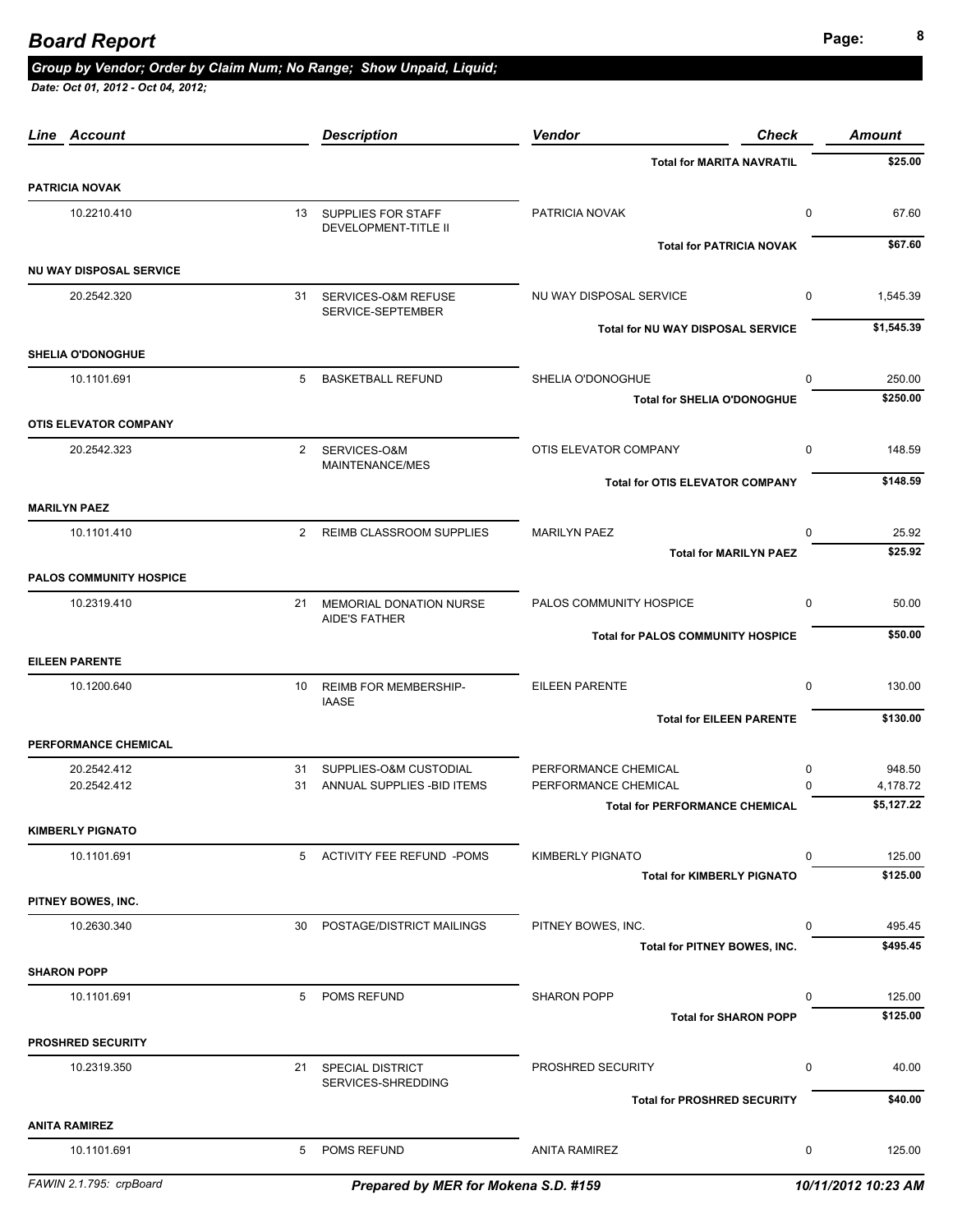# **Page: Page: 9** *Page:* **<b>9** *Page:* **Page: 9** *Page:* **9** *Page:* **9** *Page:* **<b>9** *Page:*

### *Group by Vendor; Order by Claim Num; No Range; Show Unpaid, Liquid;*

| Line Account                         |                | <b>Description</b>                                  | Vendor<br><b>Check</b>                         | <b>Amount</b>                  |
|--------------------------------------|----------------|-----------------------------------------------------|------------------------------------------------|--------------------------------|
|                                      |                |                                                     | <b>Total for ANITA RAMIREZ</b>                 | \$125.00                       |
| <b>HOLLY RICHER</b>                  |                |                                                     |                                                |                                |
| 10.1101.691                          | 5              | REFUND-JAZZ BAND HELD AT<br>LWAY                    | <b>HOLLY RICHER</b>                            | $\pmb{0}$<br>60.00             |
|                                      |                |                                                     | <b>Total for HOLLY RICHER</b>                  | \$60.00                        |
| <b>ROBBINS, SCHWARTZ, LTD</b>        |                |                                                     |                                                |                                |
| 10.2321.311                          | 21             | PROF SEMINARS- EMPLOYEE<br><b>BENEFITS</b>          | ROBBINS, SCHWARTZ, LTD                         | 0<br>50.00                     |
|                                      |                |                                                     | Total for ROBBINS, SCHWARTZ, LTD               | \$50.00                        |
| <b>SAFE &amp; CIVIL SCHOOLS</b>      |                |                                                     |                                                |                                |
| 10.2210.314                          |                | 13 PROF DEV WORKSHOP 10<br>REGISTERED,              | SAFE & CIVIL SCHOOLS                           | 0<br>2,097.00                  |
|                                      |                |                                                     | Total for SAFE & CIVIL SCHOOLS                 | \$2,097.00                     |
| <b>ATHYNIA SAJPEL</b>                |                |                                                     |                                                |                                |
| 10.1101.691                          | 5              | POMS REFUND                                         | <b>ATHYNIA SAJPEL</b>                          | 125.00<br>$\Omega$<br>\$125.00 |
| <b>SANGAMON ROE IETC REGISTA</b>     |                |                                                     | <b>Total for ATHYNIA SAJPEL</b>                |                                |
| 10.2660.231                          | 5              | EDUCATIONAL TECH IN                                 | SANGAMON ROE IETC REGISTA                      | $\mathbf 0$<br>250.00          |
|                                      |                | CLASSROOM,                                          | <b>Total for SANGAMON ROE IETC REGISTA</b>     | \$250.00                       |
| <b>SCARIANO HIMES &amp; PETRARCA</b> |                |                                                     |                                                |                                |
| 10.2310.318                          | 20             | <b>DISTRICT LEGAL SERVICES</b>                      | <b>SCARIANO HIMES &amp; PETRARCA</b>           | 1,666.35<br>0                  |
|                                      |                |                                                     | <b>Total for SCARIANO HIMES &amp; PETRARCA</b> | \$1,666.35                     |
| <b>MARY ANNE SCHULTZ</b>             |                |                                                     |                                                |                                |
| 10.1101.691                          | 5              | <b>ACTIVITY FEE REFUND</b><br>-CHRLEADING           | MARY ANNE SCHULTZ                              | 125.00<br>0                    |
|                                      |                |                                                     | <b>Total for MARY ANNE SCHULTZ</b>             | \$125.00                       |
| <b>DONALD SHAUGHNESSY</b>            |                |                                                     |                                                |                                |
| 10.1101.230                          | 5              | BENEFIT-TEACHER TUITION<br><b>REIM</b>              | DONALD SHAUGHNESSY                             | $\mathbf 0$<br>798.00          |
|                                      |                |                                                     | <b>Total for DONALD SHAUGHNESSY</b>            | \$798.00                       |
| SHOPLET.COM                          |                |                                                     |                                                |                                |
| 10.1102.410                          | 4              | <b>BULLETIN BOARD</b>                               | SHOPLET.COM                                    | 448.00<br>$\Omega$             |
|                                      |                |                                                     | <b>Total for SHOPLET.COM</b>                   | \$448.00                       |
| <b>SIGNS NOW</b>                     |                |                                                     |                                                |                                |
| 10.1102.410                          | $\overline{4}$ | SUPPLIES-NAMEPLATES-MJH                             | <b>SIGNS NOW</b>                               | 389.87<br>0                    |
|                                      |                |                                                     | <b>Total for SIGNS NOW</b>                     | \$389.87                       |
| <b>MARIE SPALLA</b>                  |                |                                                     |                                                |                                |
| 10.1101.691                          | 5              | REFUND JAZZ BAND HELD AT<br>LWAY                    | <b>MARIE SPALLA</b>                            | 0<br>60.00                     |
|                                      |                |                                                     | <b>Total for MARIE SPALLA</b>                  | \$60.00                        |
| <b>SUN TIMES MEDIA</b>               |                |                                                     |                                                |                                |
| 10.2310.332                          | 20             | LEGAL AD-TENT ATIVE BUDGET                          | <b>SUN TIMES MEDIA</b>                         | 18.98<br>0                     |
|                                      |                |                                                     | <b>Total for SUN TIMES MEDIA</b>               | \$18.98                        |
| <b>MARSHA STOLL</b>                  |                |                                                     |                                                |                                |
| 40.2559.690                          | 32             | DIR DEBIT FEE REFUND-SEPT<br><b>OCT EARLY START</b> | <b>MARSHA STOLL</b>                            | 0<br>150.00                    |
| FAWIN 2.1.795: crpBoard              |                | Prepared by MER for Mokena S.D. #159                |                                                | 10/11/2012 10:23 AM            |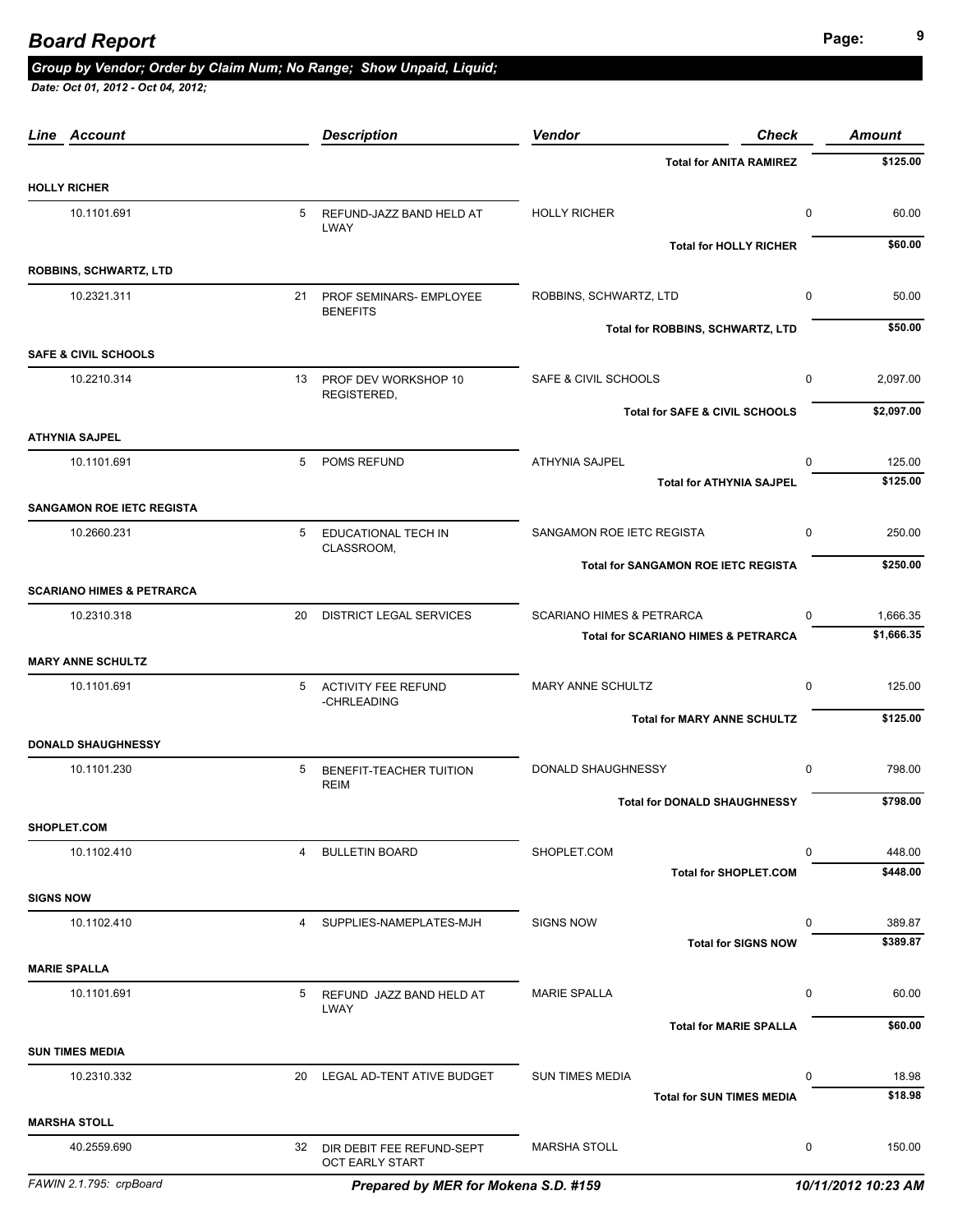# **Page: <sup>10</sup>** *Board Report*

### *Group by Vendor; Order by Claim Num; No Range; Show Unpaid, Liquid;*

| Account<br>Line              |          | <b>Description</b>                                 | Vendor                                             | <b>Check</b>            | <b>Amount</b>  |
|------------------------------|----------|----------------------------------------------------|----------------------------------------------------|-------------------------|----------------|
|                              |          |                                                    | <b>Total for MARSHA STOLL</b>                      |                         | \$150.00       |
| <b>TFC</b>                   |          |                                                    |                                                    |                         |                |
| 10.1500.323                  | 4        | <b>EQUIPMENT MAINT-ATHLETIC</b><br><b>DEPT</b>     | <b>TFC</b>                                         | 0                       | 350.00         |
|                              |          |                                                    |                                                    | <b>Total for TFC</b>    | \$350.00       |
| <b>TIME FOR KIDS</b>         |          |                                                    |                                                    |                         |                |
| 10.1101.412                  |          | 2 NEWS SCOOP EDDY, MCGOWN,                         | TIME FOR KIDS                                      | $\Omega$                | 265.20         |
|                              |          |                                                    | <b>Total for TIME FOR KIDS</b>                     |                         | \$265.20       |
| <b>TIMBERVIEW RV CENTER</b>  |          |                                                    |                                                    |                         |                |
| 20.2543.410                  |          | 31 MAINT GROUND SUPPLIES                           | TIMBERVIEW RV CENTER                               | $\Omega$                | 30.50          |
|                              |          |                                                    | <b>Total for TIMBERVIEW RV CENTER</b>              |                         | \$30.50        |
| <b>TORVAC</b>                |          |                                                    |                                                    |                         |                |
| 20.2542.320                  |          | 31 SERVICES-O&M MAINT-CLEAN<br><b>GREASE TRAPS</b> | <b>TORVAC</b>                                      | $\mathbf 0$             | 1,377.00       |
|                              |          |                                                    |                                                    | <b>Total for TORVAC</b> | \$1,377.00     |
| <b>TRANE</b>                 |          |                                                    |                                                    |                         |                |
| 20.2542.410                  | 4        | REPAIR CHILLER O&M/MJH                             | <b>TRANE</b>                                       | $\Omega$                | 999.20         |
|                              |          |                                                    |                                                    | <b>Total for TRANE</b>  | \$999.20       |
| UNIVERSITY OF ST. FRANCIS    |          |                                                    |                                                    |                         |                |
| 10.2210.314                  | 13       | PROFESSIONAL LEARNING                              | UNIVERSITY OF ST. FRANCIS                          | $\mathbf 0$             | 3,725.00       |
|                              |          | PARTNERSHIP<br>SERVICES-INSERVICE/TITLE II         |                                                    |                         |                |
|                              |          |                                                    | <b>Total for UNIVERSITY OF ST. FRANCIS</b>         |                         | \$3,725.00     |
| <b>VANDERBILT UNIVERSITY</b> |          |                                                    |                                                    |                         |                |
| 10.1250.411                  |          | 62 SUPPLIES-RTI                                    | VANDERBILT UNIVERSITY                              | $\mathbf 0$             | 80.00          |
|                              |          | COORD/DIAGNOSTIC                                   | <b>Total for VANDERBILT UNIVERSITY</b>             |                         | \$80.00        |
| <b>CINDY VECCHIET</b>        |          |                                                    |                                                    |                         |                |
| 10.1101.691                  | 5        | POMS REFUND                                        | <b>CINDY VECCHIET</b>                              | 0                       | 125.00         |
|                              |          |                                                    | <b>Total for CINDY VECCHIET</b>                    |                         | \$125.00       |
| <b>VERIZON WIRELESS</b>      |          |                                                    |                                                    |                         |                |
| 20.2542.340                  | 30       | <b>DISTRICT TELEPHONES</b>                         | <b>VERIZON WIRELESS</b>                            | 0                       | 407.01         |
| 10.2562.310                  | 33       | <b>FOOD SERV CELLPHONES</b>                        | <b>VERIZON WIRELESS</b>                            | 0                       | 36.59          |
| 10.2410.332                  | 2        | <b>MES CELLPHONES</b>                              | <b>VERIZON WIRELESS</b>                            | 0                       | 125.07         |
| 10.2410.332                  | 3        | <b>MIS CELLPHONES</b>                              | <b>VERIZON WIRELESS</b>                            | 0                       | 60.06          |
| 10.2410.332                  | 4        | MJH CELLPHONES<br><b>SPEC ED CELLPHONES</b>        | <b>VERIZON WIRELESS</b>                            | 0                       | 159.84         |
| 10.1200.300<br>40.2550.331   | 10<br>32 | <b>TRANSP CELLPHONES</b>                           | <b>VERIZON WIRELESS</b><br><b>VERIZON WIRELESS</b> | 0<br>$\Omega$           | 59.88<br>36.22 |
|                              |          |                                                    | <b>Total for VERIZON WIRELESS</b>                  |                         | \$884.67       |
| <b>VILLAGE OF MOKENA</b>     |          |                                                    |                                                    |                         |                |
| 20.2542.370                  |          | 31 MES NW- UTILITIES-WATER &                       | VILLAGE OF MOKENA                                  | 0                       | 399.73         |
| 20.2542.370                  |          | <b>SEWER</b>                                       | VILLAGE OF MOKENA                                  | 0                       | 551.68         |
|                              |          | 31 MES CENTRAL-E<br>UTILITIES-WATER & SEWER        |                                                    |                         |                |
| 20.2542.370                  |          | 31 MES CENTRAL-<br>UTILITIES-WATER & SEWER         | VILLAGE OF MOKENA                                  | $\mathbf 0$             | 532.86         |
| 20.2542.370                  |          | 31 MIS-UTILITIES-WATER &                           | VILLAGE OF MOKENA                                  | $\mathbf 0$             | 354.07         |
| 20.2542.370                  |          | <b>SEWER</b><br>31 MJH- UTILITIES-WATER &          | <b>VILLAGE OF MOKENA</b>                           | 0                       | 791.65         |
|                              |          | SEWER                                              |                                                    |                         |                |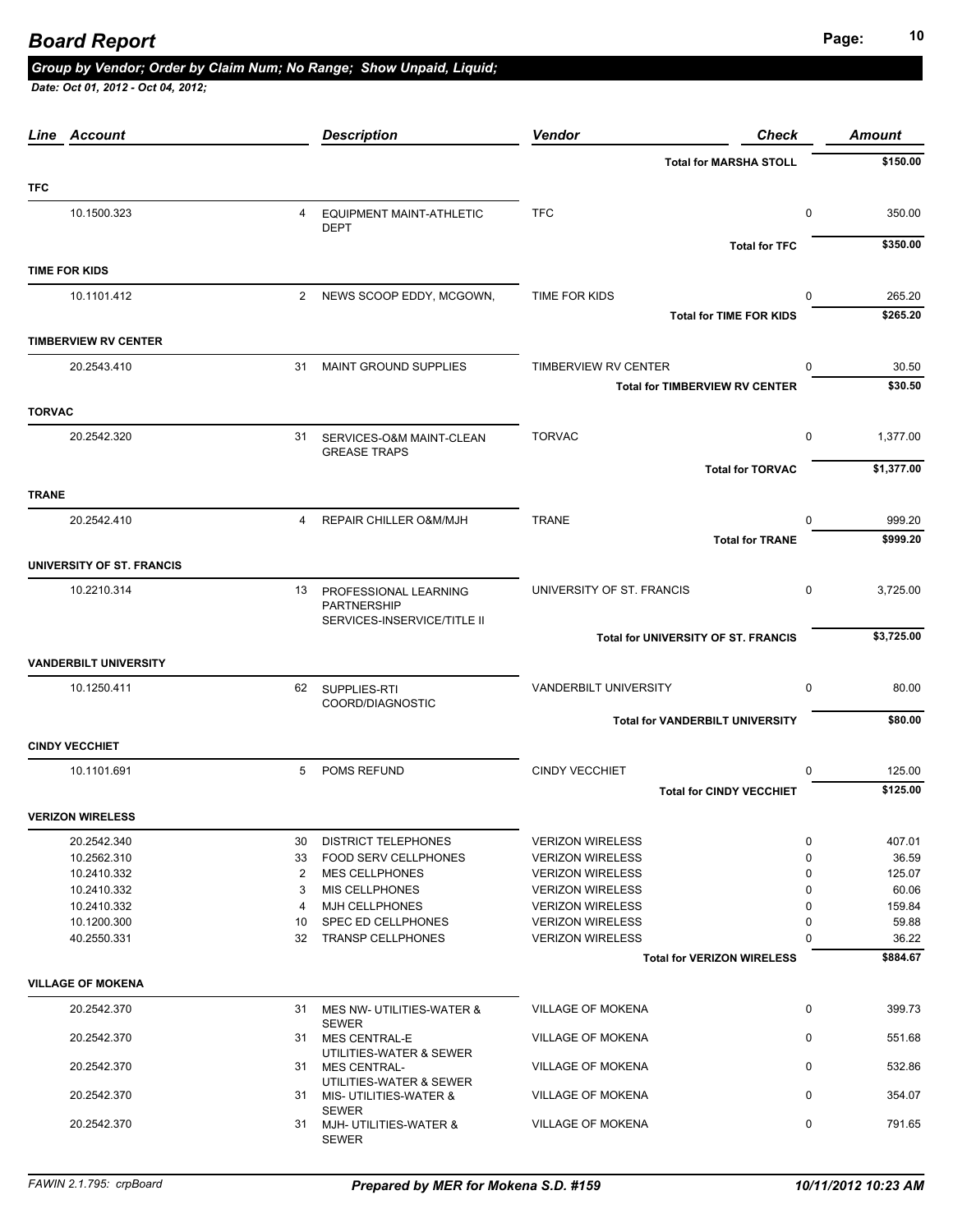# **Page: <sup>11</sup>** *Board Report*

### *Group by Vendor; Order by Claim Num; No Range; Show Unpaid, Liquid;*

|                   | <b>Line Account</b>             |        | <b>Description</b>                           | <b>Vendor</b>            | <b>Check</b>                        | <b>Amount</b>      |
|-------------------|---------------------------------|--------|----------------------------------------------|--------------------------|-------------------------------------|--------------------|
|                   |                                 |        |                                              |                          | <b>Total for VILLAGE OF MOKENA</b>  | \$2,629.99         |
|                   | <b>JUDY Von HOLST</b>           |        |                                              |                          |                                     |                    |
|                   | 10.1101.691                     |        | 5 VOLLEYBALL REFUND                          | JUDY Von HOLST           | $\mathbf{0}$                        | 225.00             |
|                   |                                 |        |                                              |                          | Total for JUDY Von HOLST            | \$225.00           |
|                   | <b>VISION SERVICE PLAN (IL)</b> |        |                                              |                          |                                     |                    |
|                   | 10.1101.222                     |        | 35 VISION INS PREMIUM OCT 12                 | VISION SERVICE PLAN (IL) | 0                                   | 1,027.20           |
|                   |                                 |        |                                              |                          | Total for VISION SERVICE PLAN (IL)  | \$1,027.20         |
|                   | <b>JEANNINE WENTZLAFF</b>       |        |                                              |                          |                                     |                    |
|                   | 10.2562.412                     |        | 33 SHOE REIMBURSEMENT-FOOD<br><b>SERVICE</b> | JEANNINE WENTZLAFF       | $\mathbf 0$                         | 25.00              |
|                   |                                 |        |                                              |                          | <b>Total for JEANNINE WENTZLAFF</b> | \$25.00            |
|                   | <b>JOANN WILLIS</b>             |        |                                              |                          |                                     |                    |
| 40.2559.690       |                                 | 32 FEE | <b>JOANN WILLIS</b>                          | $\mathbf 0$              | 100.00                              |                    |
|                   |                                 |        | REFUND-TRANSPORTATION<br><b>BAND</b>         |                          |                                     |                    |
|                   |                                 |        |                                              |                          | <b>Total for JOANN WILLIS</b>       | \$100.00           |
|                   | WILL CTY REGL OFC OF ED         |        |                                              |                          |                                     |                    |
|                   | 10.2310.640                     | 20     | <b>DISTRICT ASSOC</b>                        | WILL CTY REGL OFC OF ED  | $\mathbf 0$                         | 200.00             |
|                   |                                 |        | MEMBERSHIPS- IASA JOB BANK                   |                          | Total for WILL CTY REGL OFC OF ED   | \$200.00           |
|                   | <b>VENUS WISINSKI</b>           |        |                                              |                          |                                     |                    |
|                   | 10.1101.691                     | 5      | REFUND-JAZZ BAND HELD AT                     | <b>VENUS WISINSKI</b>    | $\mathbf 0$                         | 60.00              |
|                   |                                 |        | LWAY                                         |                          |                                     |                    |
|                   |                                 |        |                                              |                          | <b>Total for VENUS WISINSKI</b>     | \$60.00            |
|                   | <b>MICHELLE YURGIN</b>          |        |                                              |                          |                                     |                    |
|                   | 10.1101.691                     | 5      | REFUND-JAZZ BAND HELD AT<br><b>LWAY</b>      | <b>MICHELLE YURGIN</b>   | $\mathbf 0$                         | 60.00              |
|                   |                                 |        |                                              |                          | <b>Total for MICHELLE YURGIN</b>    | \$60.00            |
| <b>MARK ZHAN</b>  |                                 |        |                                              |                          |                                     |                    |
|                   | 10.1101.691                     | 5      | REFUND-JAZZ BAND HELD AT                     | <b>MARK ZHAN</b>         | $\mathbf 0$                         | 60.00              |
|                   |                                 |        | <b>LWAY</b>                                  |                          | <b>Total for MARK ZHAN</b>          | \$60.00            |
| <b>JANE ZIVAT</b> |                                 |        |                                              |                          |                                     |                    |
|                   |                                 | 5      | POMS REFUND                                  |                          | 0                                   |                    |
|                   | 10.1101.691                     |        |                                              | <b>JANE ZIVAT</b>        | <b>Total for JANE ZIVAT</b>         | 125.00<br>\$125.00 |
|                   | <b>REGINA ZOETVELT</b>          |        |                                              |                          |                                     |                    |
|                   | 10.1101.691                     | 5      | REFUND-JAZZ BAND HELD AT                     | REGINA ZOETVELT          | 0                                   | 60.00              |
|                   |                                 |        | LWAY                                         |                          |                                     |                    |
|                   |                                 |        |                                              |                          | <b>Total for REGINA ZOETVELT</b>    | \$60.00            |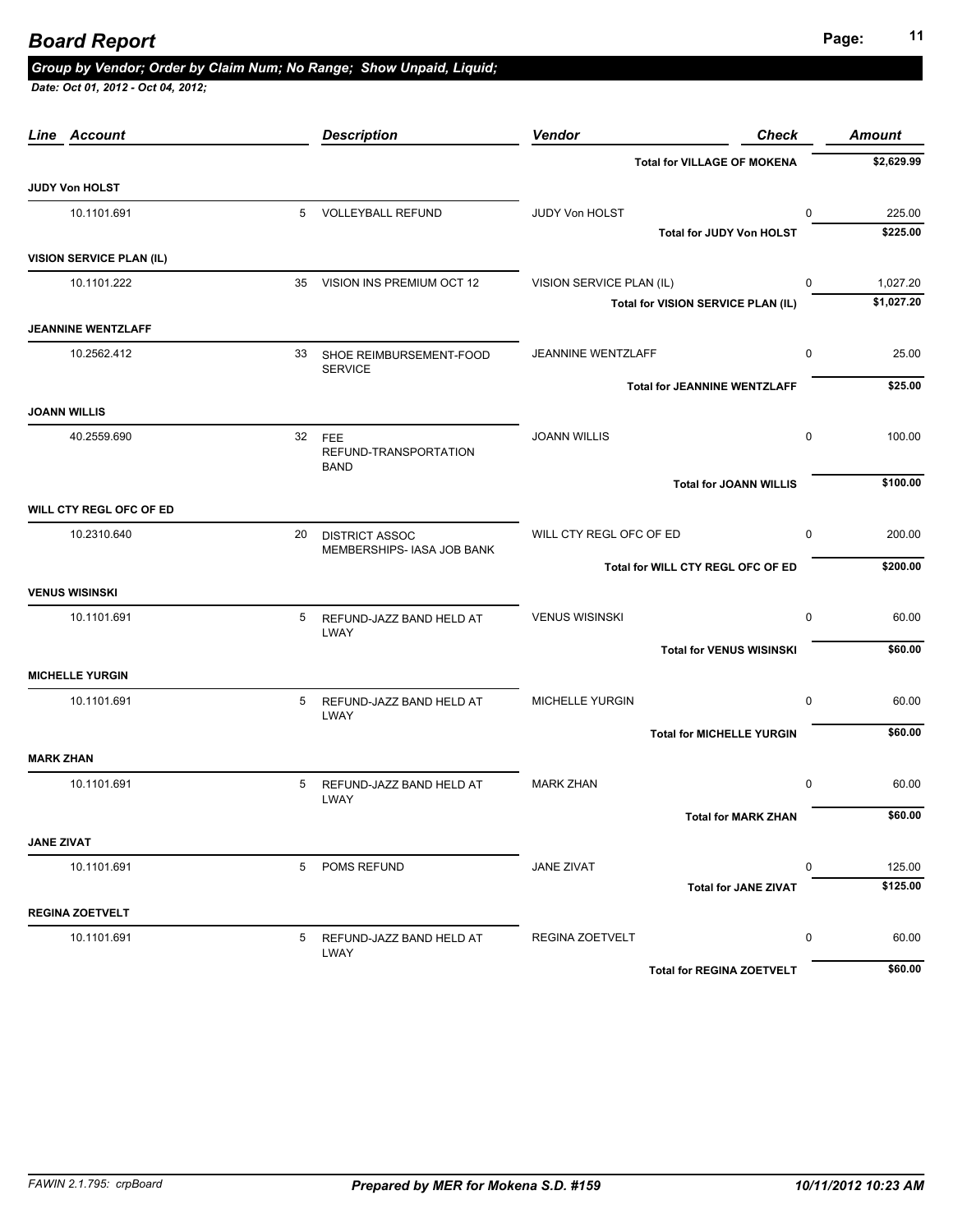| <b>EDUCATION FUND</b>                | <b>Debits</b> | <b>Credits</b> |
|--------------------------------------|---------------|----------------|
| Revenue                              | 50.00         | 0.00           |
| Expense                              | 488,518.83    | 0.00           |
| Asset                                | 0.00          | 488,568.83     |
| <b>Total for EDUCATION FUND</b>      | 488,568.83    | 488,568.83     |
| <b>OM FUND</b>                       | <b>Debits</b> | <b>Credits</b> |
| Expense                              | 61,964.53     | 0.00           |
| Asset                                | 0.00          | 61,964.53      |
| <b>Total for OM FUND</b>             | 61,964.53     | 61,964.53      |
| <b>TRANSPORTATION FUND</b>           | <b>Debits</b> | <b>Credits</b> |
| Expense                              | 31,943.66     | 0.00           |
| Asset                                | 0.00          | 31,943.66      |
| <b>Total for TRANSPORTATION FUND</b> | 31,943.66     | 31,943.66      |
| <b>Grand Total</b>                   | <b>Debits</b> | <b>Credits</b> |
| Revenue                              | 50.00         | 0.00           |
| Expense                              | 582,427.02    | 0.00           |
| Asset                                | 0.00          | 582,477.02     |
| <b>Grand Total</b>                   | 582,477.02    | 582,477.02     |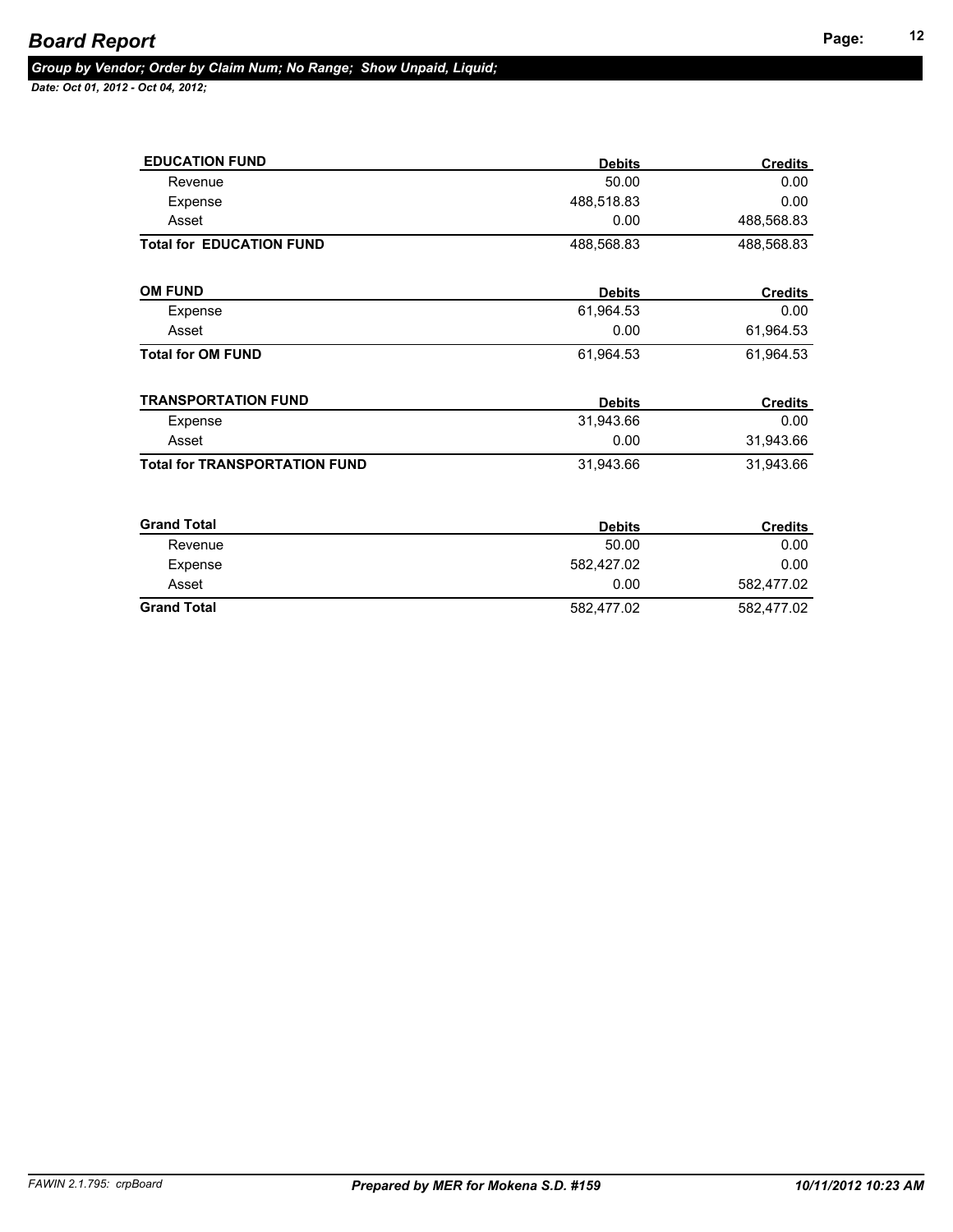| l Mokena School District 159 |                 | 2012 Proj. EAV &<br><b>Extension</b> | 2012 Proj.<br>Rate | 2011<br><b>Extension</b> | 2011 Final<br>Rate | 2010 Extension        | 2010<br><b>Final</b><br><b>Rates</b> | 2009<br><b>Extension</b> | 2009    |               | 2008    | Final Rate 2008 Extension Final Rate 2007 Extension Final Rate 2006 Extension Final Rate | 2007    |               | 2006       |
|------------------------------|-----------------|--------------------------------------|--------------------|--------------------------|--------------------|-----------------------|--------------------------------------|--------------------------|---------|---------------|---------|------------------------------------------------------------------------------------------|---------|---------------|------------|
|                              | E.A.V           | \$577,473,346.59                     |                    | \$595,333,347            |                    | 621,061,772           |                                      | \$631,663,087            |         | \$628,651,721 |         | \$593,762,832                                                                            |         | \$541,056,913 |            |
|                              | EAV \$ Increase | $-$17,860,000$                       |                    | $-$ \$25,728,425         |                    | $-$10,601,315$        |                                      | \$3,011,366              |         | \$34,888,889  |         | \$52,705,919                                                                             |         | \$70,788,662  |            |
|                              | EAV % Increase  | $-3.00\%$                            |                    | $-4.1%$                  |                    | $-1.7%$               |                                      | 0.5%                     |         | 16.2%         |         | 26.3%                                                                                    |         | 15.1%         |            |
|                              | Dec CPI-U       | 3.00%                                |                    | 1.5%                     |                    | 2.7%                  |                                      | 0.1%                     |         | 4.1%          |         | 2.5%                                                                                     |         | 3.4%          |            |
| (Projected)                  | New Property    | \$5,000,000                          |                    | \$4,971,675              |                    | \$9,789,555           |                                      | \$6,878,004              |         | \$12,521,678  |         | \$16,232,557                                                                             |         | \$31,061,896  |            |
| <b>Fund</b>                  | Maximum<br>Rate |                                      |                    |                          |                    |                       |                                      |                          |         |               |         |                                                                                          |         |               |            |
| Education                    | 3.5000%         | \$10,328,979.55                      | 1.7870             | 10,019,460.23            | 1.6830%            | 9,842,586.96          | .5848%                               | \$9,465,471              | .4985%  | \$9,535,389   | 1.5168% | \$8,945,038                                                                              | 1.5065% | \$8,231,099   | .5213%     |
| Building (O &M)              | 0.5500%         | \$1,156,256.53                       | 0.2000             | 1.121.608.02             | 0.1884%            | 1,019,783.43          | 0.1642%                              | \$1,155,943              | 0.1830% | \$1,135,974   | 0.1807% | \$1,083,617                                                                              | 0.1825% | \$973,361     | 0.1799%    |
| Transportation               | <b>NONE</b>     | \$401,989.00                         | 0.0700             | 389,943.34               | 0.0655%            | 372,637.06            | 0.0600%                              | \$378,998                | 0.0600% | \$377,191     | 0.0600% | \$406,728                                                                                | 0.0685% | \$395,513     | 0.0731%    |
| <b>IMRF</b>                  | <b>NONE</b>     | \$208,052.52                         | 0.0360             | 201,818.00               | 0.0339%            | 180,728.98            | 0.0291%                              | \$181,919                | 0.0288% | \$138,303     | 0.0220% | \$106,877                                                                                | 0.0180% | \$199,650     | 0.0369%    |
| Social Security              | <b>NONE</b>     | \$208,052.52                         | 0.0360             | 201.818.00               | 0.0339%            | 186,318.53            | 0.0300%                              | \$156,652                | 0.0248% | \$125,730     | 0.0200% | \$106,877                                                                                | 0.0180% | \$252,674     | 0.0467%    |
| Tort Immunity                | <b>NONE</b>     | \$50,325.39                          | 0.0090             | 48,817.33                | 0.0082%            | 118,001.74            | 0.0190%                              | \$120,016                | 0.0190% | \$13,830      | 0.0022% | \$12,469                                                                                 | 0.0021% | \$77,912      | 0.0144%    |
| Special Education            | 0.4000%         | \$401,989.40                         | 0.0700             | 389.943.34               | 0.0655%            | 368,289.63            | 0.0593%                              | \$128,228                | 0.0203% | \$125,730     | 0.0200% | \$118,753                                                                                | 0.0200% | \$100,096     | 0.0185%    |
| Working Cash                 | 0.0500%         | \$60,144.97                          | 0.0100             | 58,342.66                | 0.01%              | 57,137.68             | 0.0092%                              | \$52,428                 | 0.0083% | \$49,035      | 0.0078% | \$47,501                                                                                 | 0.0080% | \$44,908      | $0.0083\%$ |
| Life Safety                  | 0.0500%         |                                      |                    |                          |                    |                       | 0.0000%                              | \$0                      | 0.0000% | \$0           | 0.0000% | \$0                                                                                      | 0.0000% | \$0           | $0.0000\%$ |
| Leasing Facilities           | 0.0500%         |                                      |                    |                          |                    |                       | 0.0000%                              | \$0                      | 0.0000% | \$0           | 0.0000% | \$0                                                                                      | 0.0000% | \$0           | 0.0000%    |
| Total                        |                 | \$12,815,789.88                      | 2.2180             | \$12,431,750.92          | 2.0882%            | 12,145,484.01         | 9556%                                | \$11,639,656             | 1.8427% | \$11,501,183  | 1.8295% | \$10,827,860                                                                             | 1.8236% | \$10,275,212  | 1.8991%    |
| lincrease                    |                 | \$384,038.96                         |                    | \$286,267                |                    | \$505,828             |                                      | \$138,472                |         | \$673,323     |         | \$1,461,057                                                                              |         | \$908,409     |            |
| Bond & Interest              |                 | \$2,230,000.00                       | 0.3860             | \$2,125,340              | 0.3570%            | \$1,906,038           | 0.3069%                              | \$1,802,766              | 0.2854% | \$1,714,333   | 0.2727% | \$1,632,254                                                                              | 0.2749% | \$1,558,785   | 0.2881%    |
| <b>Total District</b>        |                 | \$15,045,789.88                      | 2.6040             | 14,557,090.96            |                    | 2.4452% 14,051,521.58 | 2.2625%                              | \$13,442,422             | 2.1281% | \$13,215,516  | 2.1022% | \$12,460,114                                                                             | 2.0985% | \$11,833,997  | 2.1872%    |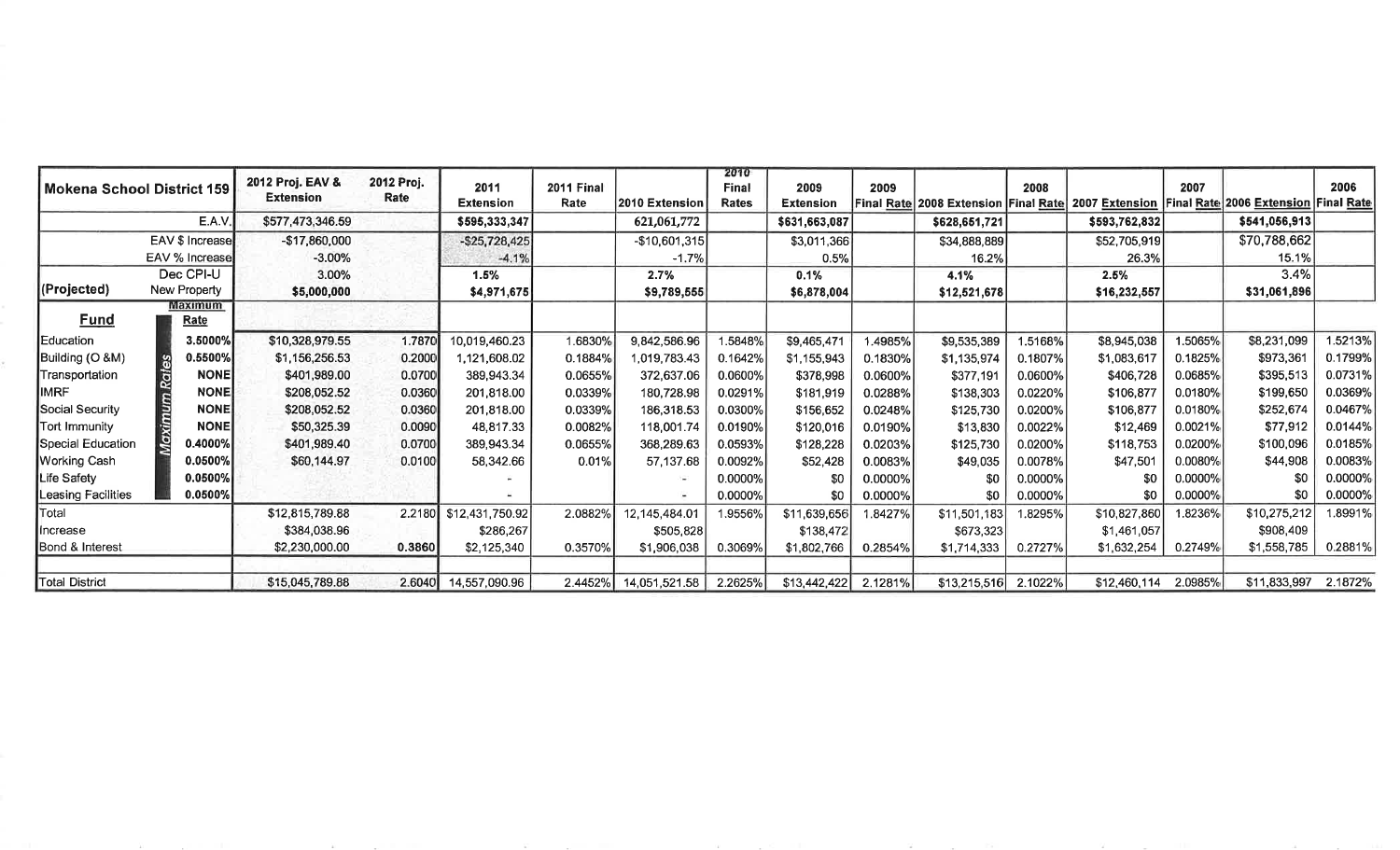|                     | Mokena School District 159 | 2012 Proj. EAV &<br><b>Extension</b> | 2012 Proj.<br>Rate | 2011<br>Extension      | 2011 Final<br>Rate | 2010 Extension | 2010<br>Final<br>Rates | 2009<br><b>Extension</b> | 2009<br><b>Final Rate</b> | 2008 Extension Final Rate | 2008    | 2007 Extension Final Rate | 2007    | [2006 Extension Final Rate | 2006    | 2005<br><b>Extension</b> | 2005<br>Final Rat | 2004<br>Extension | 2004<br><b>Final Rate</b> | 2003 Extension | 2003<br><b>Final Rat</b> | 2002<br>Extension   | 2002<br><b>Final Rate</b> |
|---------------------|----------------------------|--------------------------------------|--------------------|------------------------|--------------------|----------------|------------------------|--------------------------|---------------------------|---------------------------|---------|---------------------------|---------|----------------------------|---------|--------------------------|-------------------|-------------------|---------------------------|----------------|--------------------------|---------------------|---------------------------|
|                     | E.A.V                      | \$577,473,346.59                     |                    | \$595,333,347          |                    | 621,061,772    |                        | \$631,663,087            |                           | \$628,651,721             |         | \$593,762,832             |         | \$541,056,913              |         | \$470,268,251            |                   | \$404,850,747     |                           | \$371,784,175  |                          | \$336,645,832       |                           |
|                     | EAV \$ Increase            | $-$17,860,000$                       |                    | $-525,728,425$         |                    | $-510,601,315$ |                        | \$3,011,366              |                           | \$34,888,889              |         | \$52,705,919              |         | \$70,788,662               |         | \$65,417,504             |                   | \$33,066,572      |                           | \$35,138,343   |                          |                     |                           |
|                     | EAV % Increase             | $-3.00%$                             |                    | $-4.1%$                |                    | $-1.7%$        |                        | 0.5%                     |                           | 16.2%                     |         | 26.3%                     |         | 15.1%                      |         | 16.2%                    |                   | 8.9%              |                           | 10.4%          |                          |                     |                           |
|                     | Dec CPI-U                  | 3.00%                                |                    | 1.5%                   |                    | 2.7%           |                        | 0.1%                     |                           | 4.1%                      |         | 2.5%                      |         | 3.4%                       |         | 3.3%                     |                   | 1.9%              |                           | 2.4%           |                          | 1.6%                |                           |
| (Projected)         | New Property               | \$5,000,000                          |                    | \$4,971,675            |                    | \$9,789,555    |                        | \$6,878,004              |                           | \$12,521,678              |         | \$16,232,557              |         | \$31,061,896               |         | \$30,997,559             |                   | \$18,868,346      |                           | \$12,221,916   |                          | \$10,993,477        |                           |
| Fund                | Maximum<br>Rate            |                                      |                    |                        |                    |                |                        |                          |                           |                           |         |                           |         |                            |         |                          |                   |                   |                           |                |                          |                     |                           |
| Education           | 3.5000                     | \$10,328,979.55                      | 1.7870             | 10,019,460.23          | 1.68309            | 842,586.96     | 1.58489                | \$9,465,47               | .4985%                    | \$9,535,389               | 1.5168% | \$8,945,038               | .50659  | \$8,231,099                | 1.5213% | \$7,537,459              | 1.60289           | \$6,848,051       | 1.69159                   | \$6,156,746    | 1.6560                   | \$5,790,309         | .7200%                    |
| Building (O &M)     | 0.55009                    | \$1,156,256.53                       | 0.2000             | 121,608.02             | 0.18849            | 1,019,783.43   | 0.1642                 | \$1,155,943              | 0.1830%                   | \$1,135,974               | 0.18079 | \$1,083,617               | 0.18259 | \$973,361                  | 0.1799% | \$912,791                | 0.1941'           | \$820,632         | 0.20279                   | \$885,218      | 0.23819                  | \$841,61            | 0.2500%                   |
| Transportation      |                            | \$401,989.00                         | 0.0700             | 389,943,34             | 0.0655%            | 372,637.06     | 0.0600%                | \$378,998                | 0.0600%                   | \$377,191                 | 0.06009 | \$406,728                 | 0.06859 | \$395,513                  | 0.07319 | \$391,733                | 0.08339           | \$334,002         | 0.0825%                   | \$394,091      | 0.10609                  | \$342,369           | 0.1017%                   |
| IMRF                | NONE                       | \$208,052.52                         | 0.0360             | 201,818.00             | 0.0339%            | 180,728.98     | 0.02919                | \$181,919                | 0.02889                   | \$138,303                 | 0.02209 | \$106,877                 | 0.01809 | \$199,650                  | 0.03699 | \$153,778                | 0.03279           | \$138,054         | 0.03419                   | \$131,240      | 0.03539                  | \$130,61            | 0.0388%                   |
| Social Security     | <b>NONE</b>                | \$208,052.52                         | 0.0360             | 201,818.00             | 0.0339%            | 186,318.53     | 0.03009                | \$156,652                | 0.02489                   | \$125,730                 | 0.02009 | \$106,877                 | 0.0180% | \$252,674                  | 0.0467% | \$198,453                | 0.04229           | \$176,110         | 0.04359                   | \$172,880      | 0.04659                  | \$170,006           | 0.0505%                   |
| Tort Immunity       | <b>NONE</b>                | \$50,325.39                          | 0.0090             | 48,817,33              | 0.00829            | 118,001.74     | 0.01909                | \$120,016                | 0.0190%                   | \$13,830                  | 0.00229 | \$12,469                  | 0.00219 | \$77,912                   | 0.01449 | \$51,730                 | 0.01109           | \$40,485          | 0.0100%                   | \$73,241       | 0.0197%                  | \$77,092            | 0.0229%                   |
| Special Education   | 0.4000%                    | \$401,989.40                         | 0.0700             | 389,943,34             | 0.0655%            | 368,289.63     | 0.05939                | \$128,228                | 0203%                     | \$125,730                 | 0.0200% | \$118,753                 | 0.02009 | \$100,096                  | 0.01859 | \$87,940                 | 0.01879           | \$80,970          | 0.02009                   | \$71.011       | 0.01919                  | \$67,329            | 0.0200%                   |
| <b>Working Cash</b> | 0.0500%                    | \$60,144.97                          | 0.0100             | 58,342.66              | 0.019              | 57,137,68      | 0.00929                | \$52,428                 | .00839                    | \$49,035                  | 0.0078% | \$47,501                  | 0.00809 | \$44,908                   | 00839   | \$32,919                 | 0.00709           | \$31,576          | 0.0078%                   | \$40,153       | 0.0108%                  | \$64,97             | 0.0193%                   |
| .ife Safety         | 0.0500%                    |                                      |                    |                        |                    |                | 0.0000                 | S0                       | .00009                    | \$0                       | 0.0000% |                           | 0.00009 | \$O                        | 0.00009 |                          |                   |                   |                           |                |                          |                     |                           |
| Leasing Facilities  | 0.0500%                    |                                      |                    |                        |                    |                | 0.0000%                | \$O                      | .0000%                    | \$0                       | 0.0000% | SO.                       | 0.0000% | \$0                        | 0.0000% |                          |                   |                   |                           |                |                          |                     |                           |
| Total               |                            | \$12,815,789.88                      |                    | 2.2180 \$12,431,750.92 | 2.0882%            | 12,145,484.01  | 1.95569                | \$11,639,656             | 1.84279                   | \$11,501,183              | 1.8295% | \$10,827,860              | 1.82369 | \$10,275,212               | 1.89919 | \$9,366,803              | 1.9918%           | \$8,469,883       | 2.0921%                   | \$7,924,580    | 2.1315%                  | \$7,484,31          | 2.2232%                   |
| Increase            |                            | \$384,038.96                         |                    | \$286,267              |                    | \$505,828      |                        | \$138,472                |                           | \$673,323                 |         | \$1,461,057               |         | \$908,409                  |         | \$896,920                |                   | \$545,304         |                           | \$440,269      |                          |                     |                           |
| Bond & Interest     |                            | \$2,230,000.00                       | 0.3860             | \$2,125,340            | 0.35709            | \$1,906,038    | 0.3069                 | \$1,802,766              | 0.28549                   | \$1,714,333               | 0.2727% | \$1,632,254               | 0.2749% | \$1,558,785                | 0.2881% | \$1,478,994              | 0.31459           | \$1,411,715       | 0.3487%                   | \$1,337,679    | 0.35989                  | \$1,368,802 0.4066% |                           |
| Total District      |                            | \$15,045,789.88                      | 2.6040             | 14,557,090.96          | 2.4452%            | 14,051,521.58  | 2.2625%                | \$13,442,422             | 2.1281%                   | \$13,215,516              | 2.1022% | \$12,460,114              | 2.0985% | \$11,833,997               | 2.1872% | \$10,845,796             | 2.30639           | \$9,881,598       | 2.4408%                   | \$9,262,259    | 2.4913%                  | \$8,653,112 2.6298% |                           |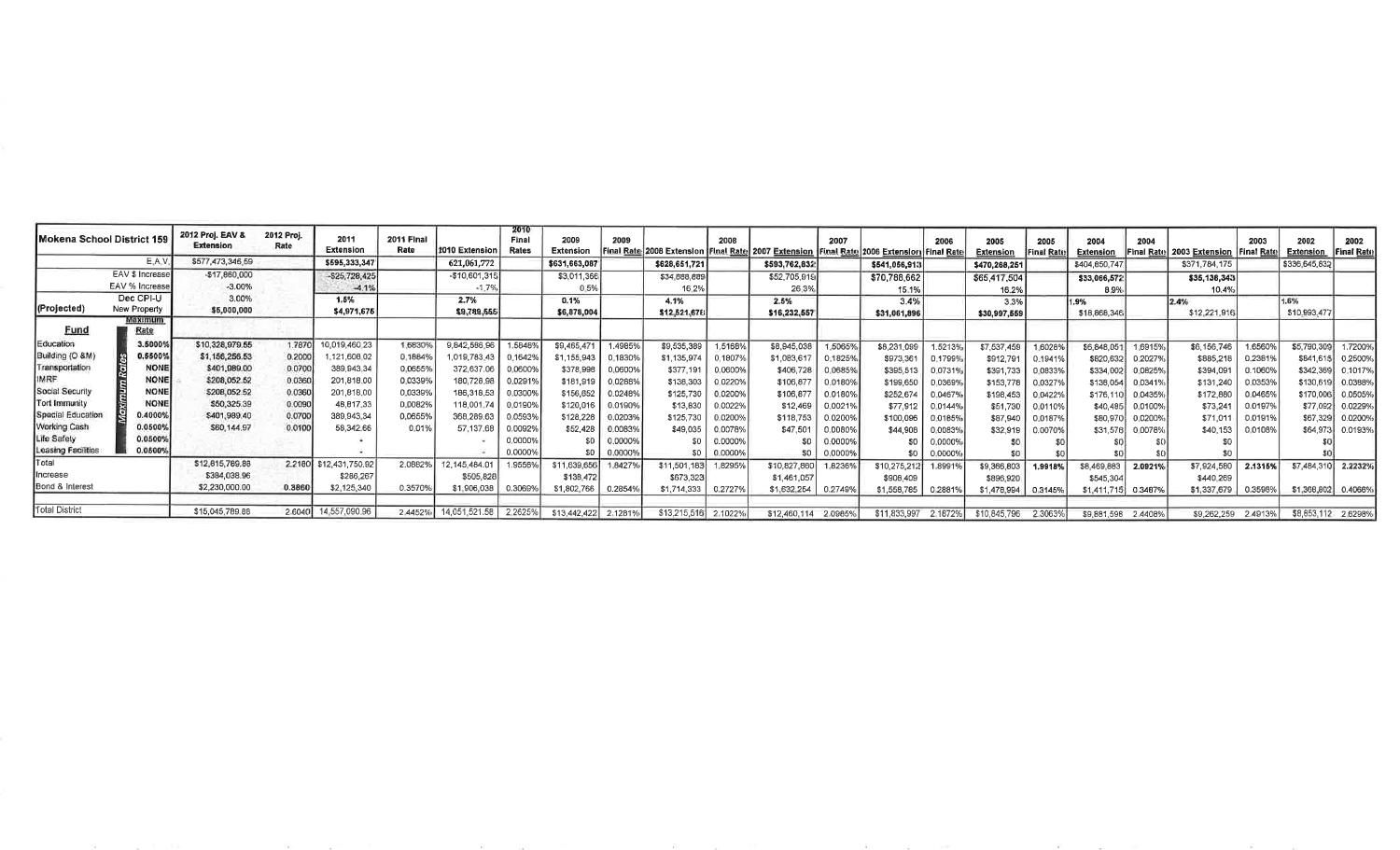#### **LEVY INPUT PAGE - ASSUMPTIONS**

| Tax Levy Year:                              | 2012                                    | Enter Year of Levy                                        |
|---------------------------------------------|-----------------------------------------|-----------------------------------------------------------|
|                                             |                                         |                                                           |
|                                             | <b>District Name:</b> Mokena Elementary | <b>Enter District Name</b>                                |
| District Number:                            | 159                                     | <b>Enter District Number</b>                              |
| County 1:                                   | Will                                    |                                                           |
| County 2:                                   |                                         |                                                           |
| County 3:                                   |                                         |                                                           |
| County 4:                                   |                                         |                                                           |
|                                             |                                         | Fill out County names as needed - leave other boxes blank |
|                                             | Yes                                     | Choose Yes or No                                          |
| <b>PTELL - Tax Capped:</b>                  |                                         |                                                           |
|                                             |                                         |                                                           |
| Original Tax Levy Certificate:              | X                                       |                                                           |
| Amended Tax Levy Certificate:               |                                         |                                                           |
|                                             | Enter "x" in one box only               |                                                           |
|                                             |                                         |                                                           |
| <b>Consumer Price Index:</b>                | 3.00%                                   | Enter CPI for Year ending 2011, for the 2012 Levy.        |
|                                             |                                         |                                                           |
| Actual Total EAV for 2011:                  | \$5,953,333,447                         | Enter Actual rate setting EAV for 2011                    |
| Estimated % change from 2011 EAV:           | $-3.00%$                                | Enter reassessment percentage before New Construction     |
|                                             |                                         |                                                           |
| <b>Estimated New Construction for 2012:</b> |                                         | \$5,000,000 Enter Estimated New Construction              |
| <b>Estimated Total EAV for 2012:</b>        | \$5,779,733,444                         | Includes New Construction                                 |
| Total change from prior year:               | $-2.92%$                                | Includes New Construction                                 |
|                                             |                                         |                                                           |
| No. of Tax Levied Bond Issues Outstanding:  | 3                                       |                                                           |
|                                             |                                         |                                                           |

|                                         | <b>Input Maximum</b>                                    | <b>Total 2011 Extension</b> | Input 2011 Will          |  |  |  |  |  |  |
|-----------------------------------------|---------------------------------------------------------|-----------------------------|--------------------------|--|--|--|--|--|--|
|                                         | Tax Rate:                                               | for all Counties:           | <b>County Extension:</b> |  |  |  |  |  |  |
| Educational                             | $3.50\%$                                                | \$10,019,460.23             | 10,019,460.23            |  |  |  |  |  |  |
| <b>Operations &amp; Maintenance</b>     | 0.55%                                                   | \$1,121,608.02              | 1,121,608.02             |  |  |  |  |  |  |
| <b>Transportation</b>                   |                                                         | \$389,943.34                | 389,943,34               |  |  |  |  |  |  |
| <b>Working Cash</b>                     | $0.50\%$                                                | \$58,342.66                 | 58,342.66                |  |  |  |  |  |  |
| <b>Municipal Retirement</b>             |                                                         | \$201,818.00                | 201,818.00               |  |  |  |  |  |  |
| <b>Social Security</b>                  |                                                         | \$201,818.00                | 201,818.00               |  |  |  |  |  |  |
| <b>Fire Prevention &amp; Safety *</b>   |                                                         | \$0.00                      |                          |  |  |  |  |  |  |
| <b>Tort Immunity</b>                    |                                                         | \$48,817.33                 | 48,817.33                |  |  |  |  |  |  |
| <b>Special Education</b>                | 0.40%                                                   | \$389,943.34                | 389,943.34               |  |  |  |  |  |  |
| Leasing                                 |                                                         | \$0.00                      |                          |  |  |  |  |  |  |
| <b>Input Fund Name:</b>                 |                                                         | \$0.00                      |                          |  |  |  |  |  |  |
| <b>Total Capped Extension for 2011:</b> |                                                         | \$12,431,750.92             |                          |  |  |  |  |  |  |
| <b>SEDOL IMRF (Lake County Only)</b>    |                                                         |                             |                          |  |  |  |  |  |  |
|                                         | Bond and Interest Extension for 2011:<br>\$2,125,340.04 |                             |                          |  |  |  |  |  |  |
|                                         | Total 2011 Extension:                                   | \$14,557,090.96             |                          |  |  |  |  |  |  |

\* Includes Fire Prevention, Safety, Energy Conservation, Disabled<br>Accessibility, School Security, and Specified Repair Purposes.